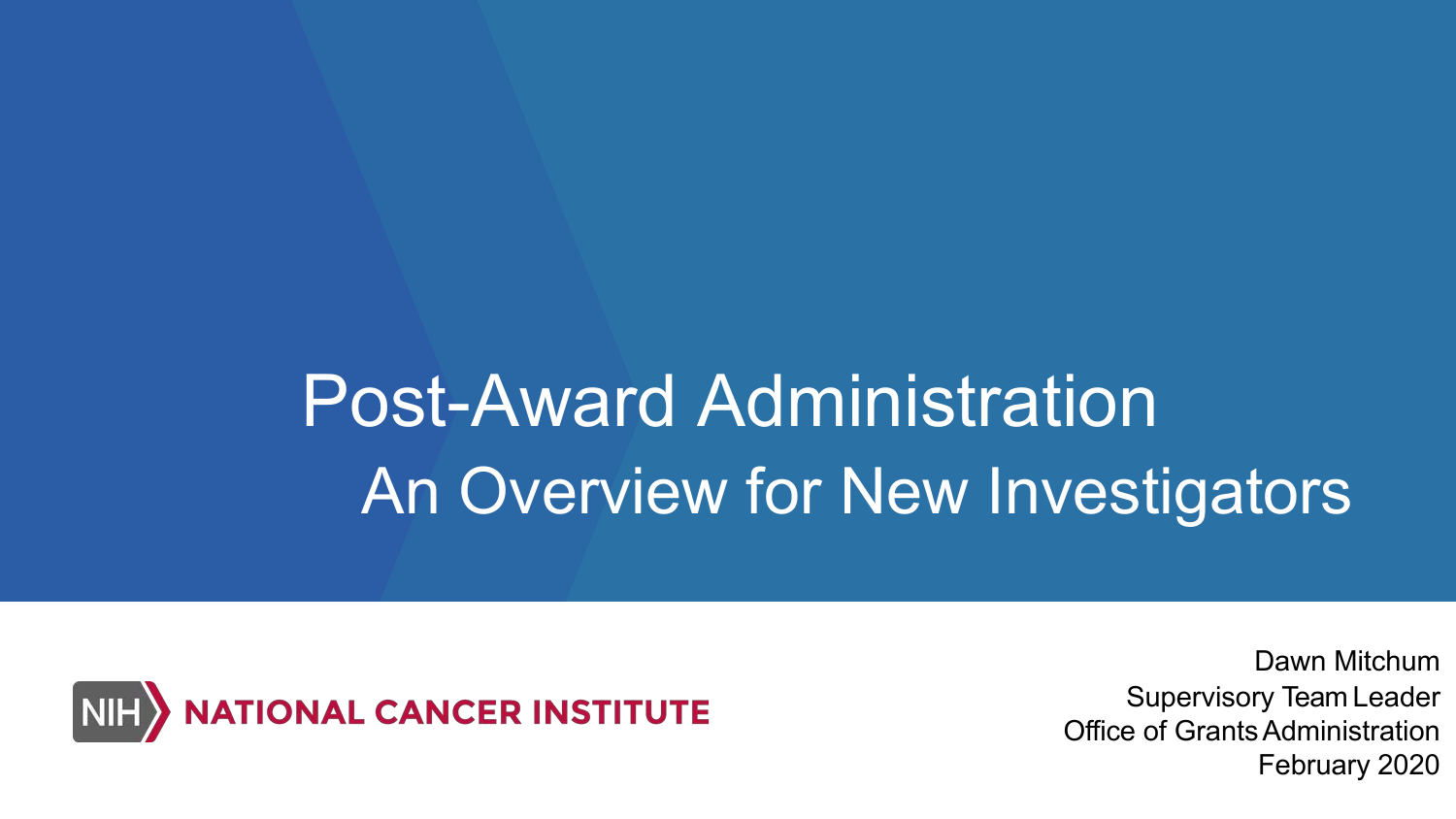#### **Topics to Discuss:**

- The Notice of Award (NoA)
- **Annual Reporting**
- Post Award Issues Unobligated Balances, Problems with the Research
- Prior Approvals Recipient Authorities, the Rules, the Requirements, Examples
- Closeout
- **Resources**
- **Final Reminders & Things to Consider**

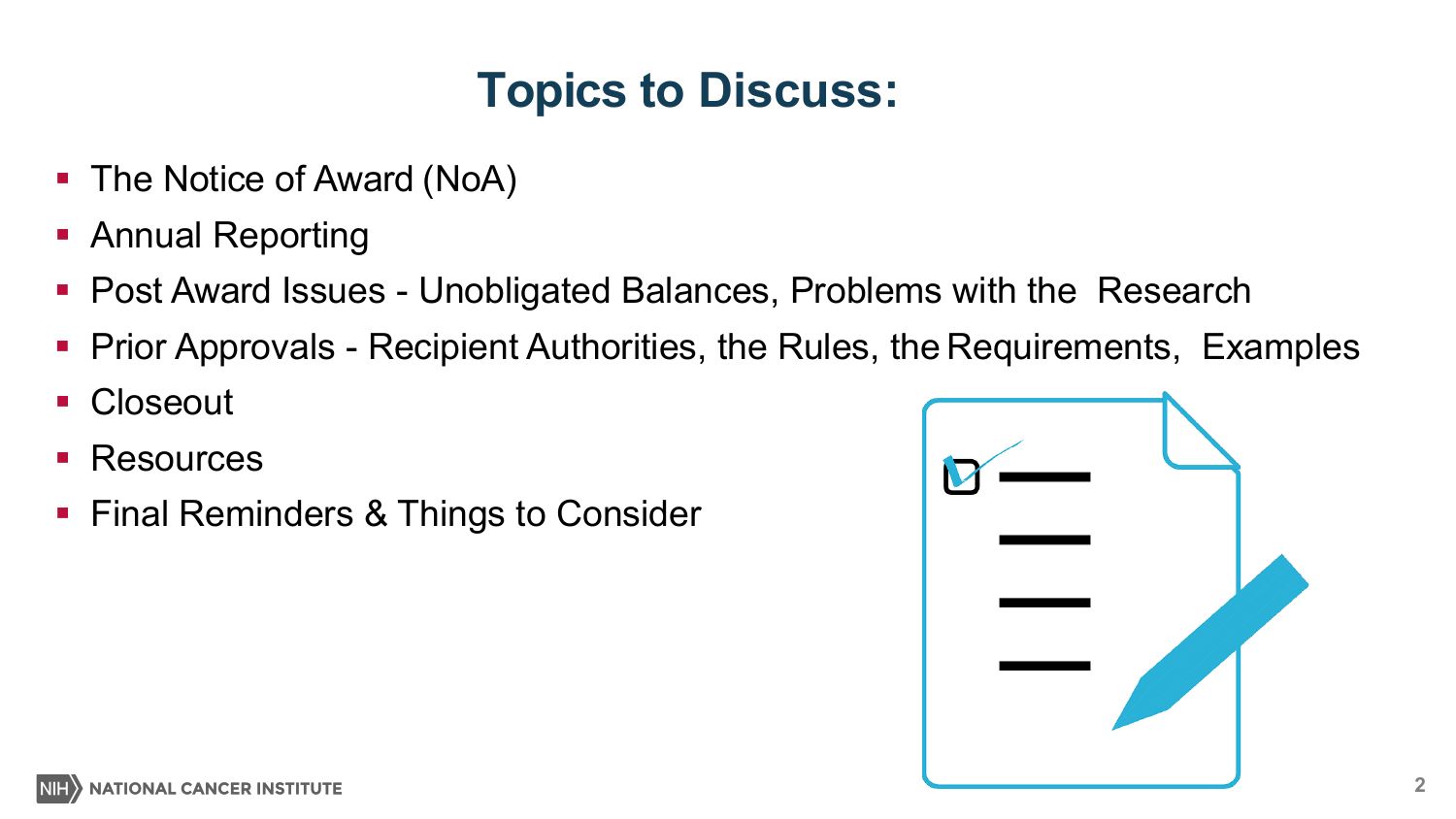#### The NIH Grant Application Cycle

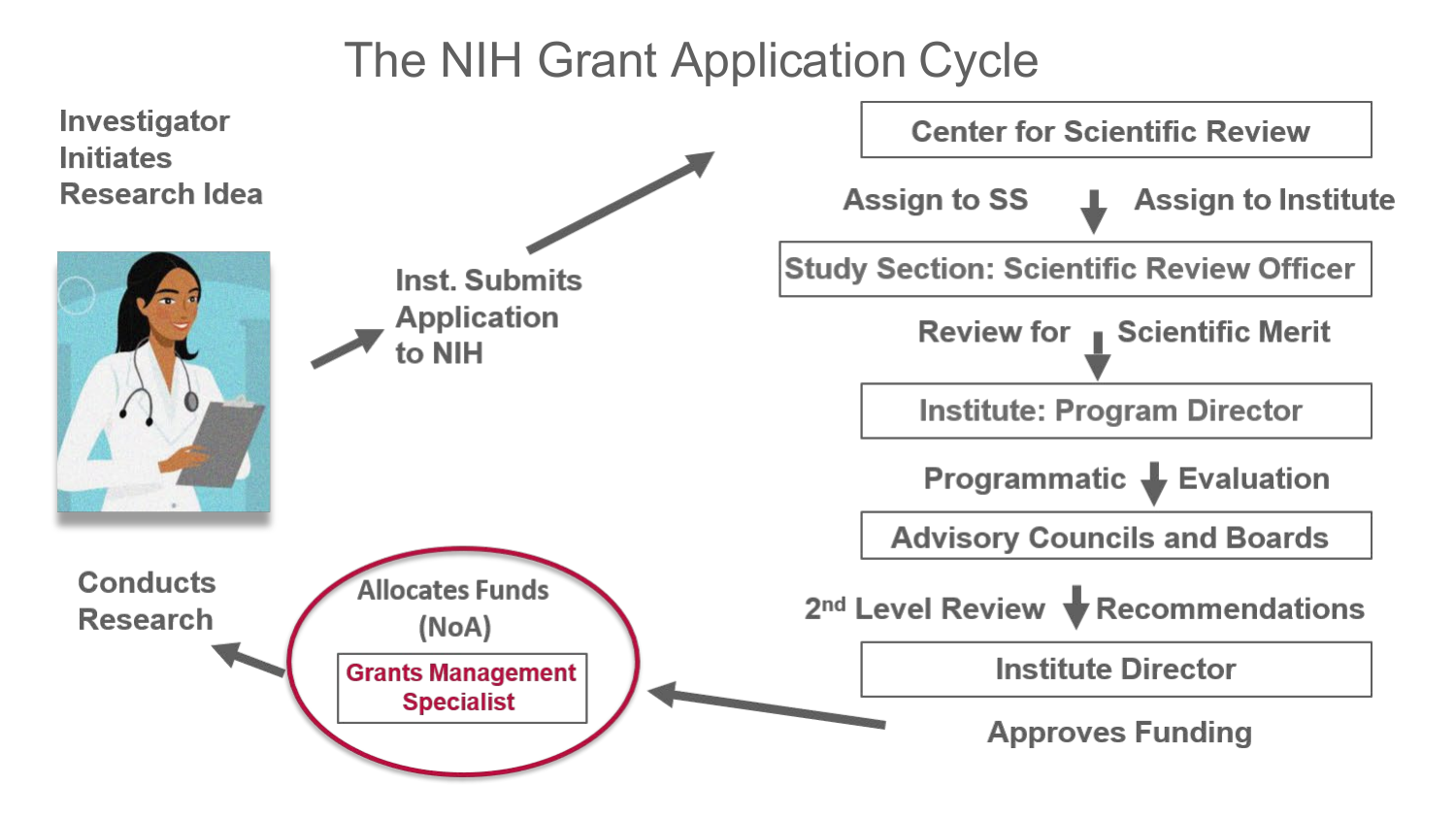### The Notice of Award(NoA)

*What is It?*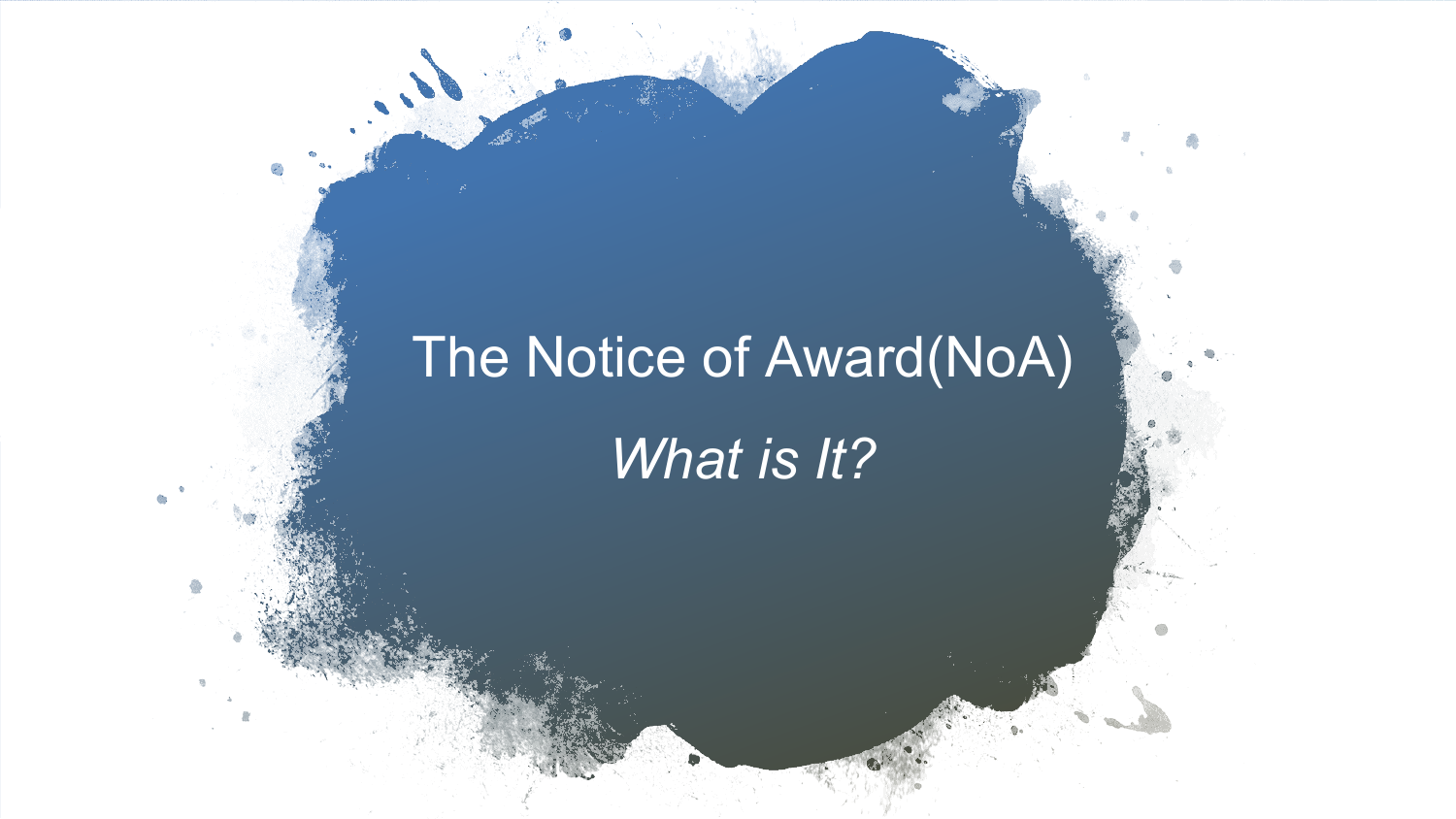# **The Notice of Award (NoA):**

- Electronically available to recipient
- Legally binding document
- Identifies grant number, recipient organization, PD/PI
- Establishes period of approved support
- Sets forth terms and conditions
	- accept these by drawing down funds from the Payment Management System
- Includes awarding agency contact info Grants and Program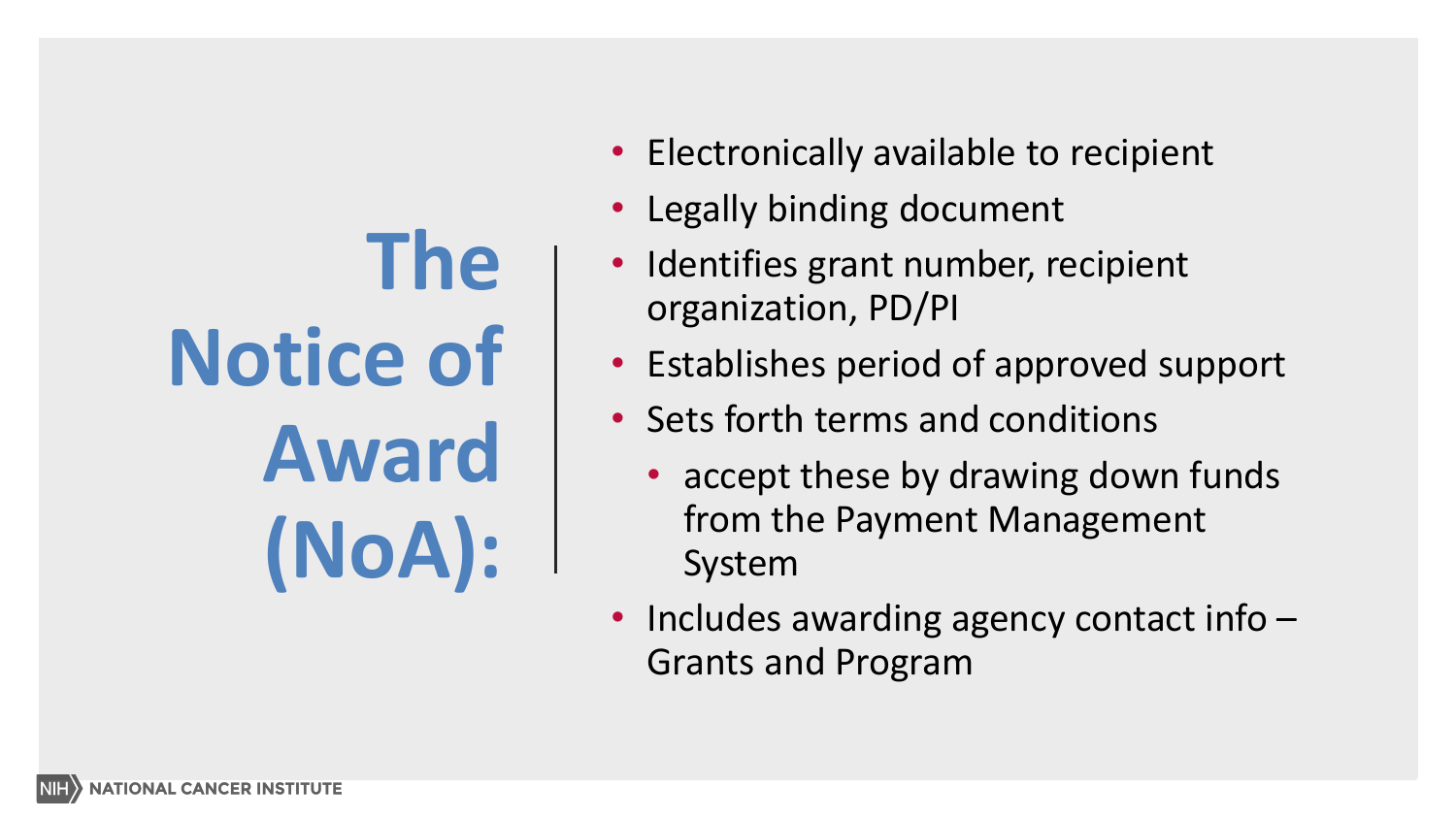## **The NoA, continued:**

- Establishes funding levels
	- Initial year is obligated via the Notice of Award
	- Future year amounts are commitments & subject to change, pending FY funding policy
- Funds are made available via the Payment Management System
- All restricted funds must be tracked separately
- Recipients are responsible for connecting all expenses to the award
- *Your institution's Sponsored Projects staff will help you with this!*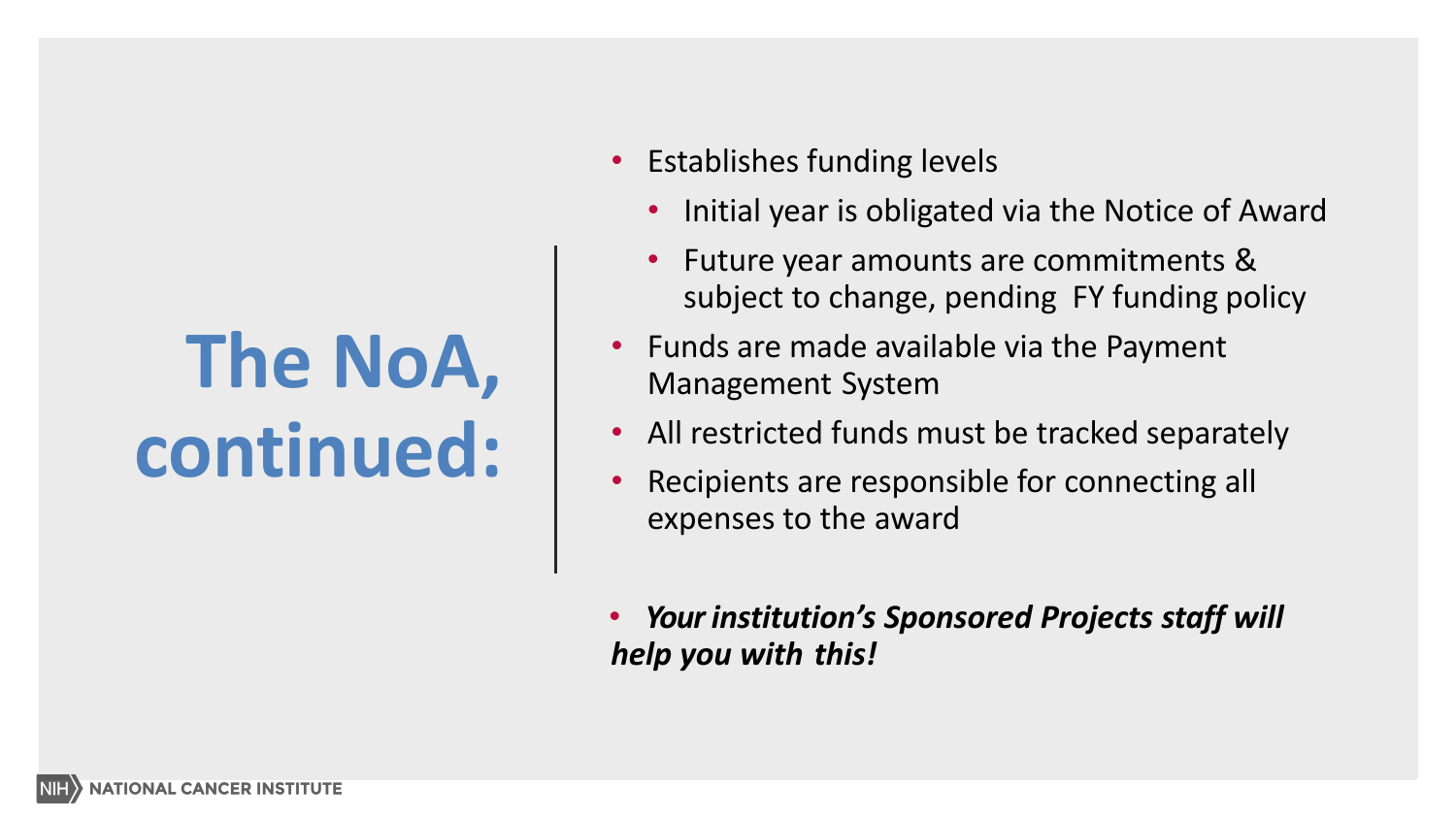Annual Reporting: Research Performance Progress Report(RPPR) *What's Due? When?*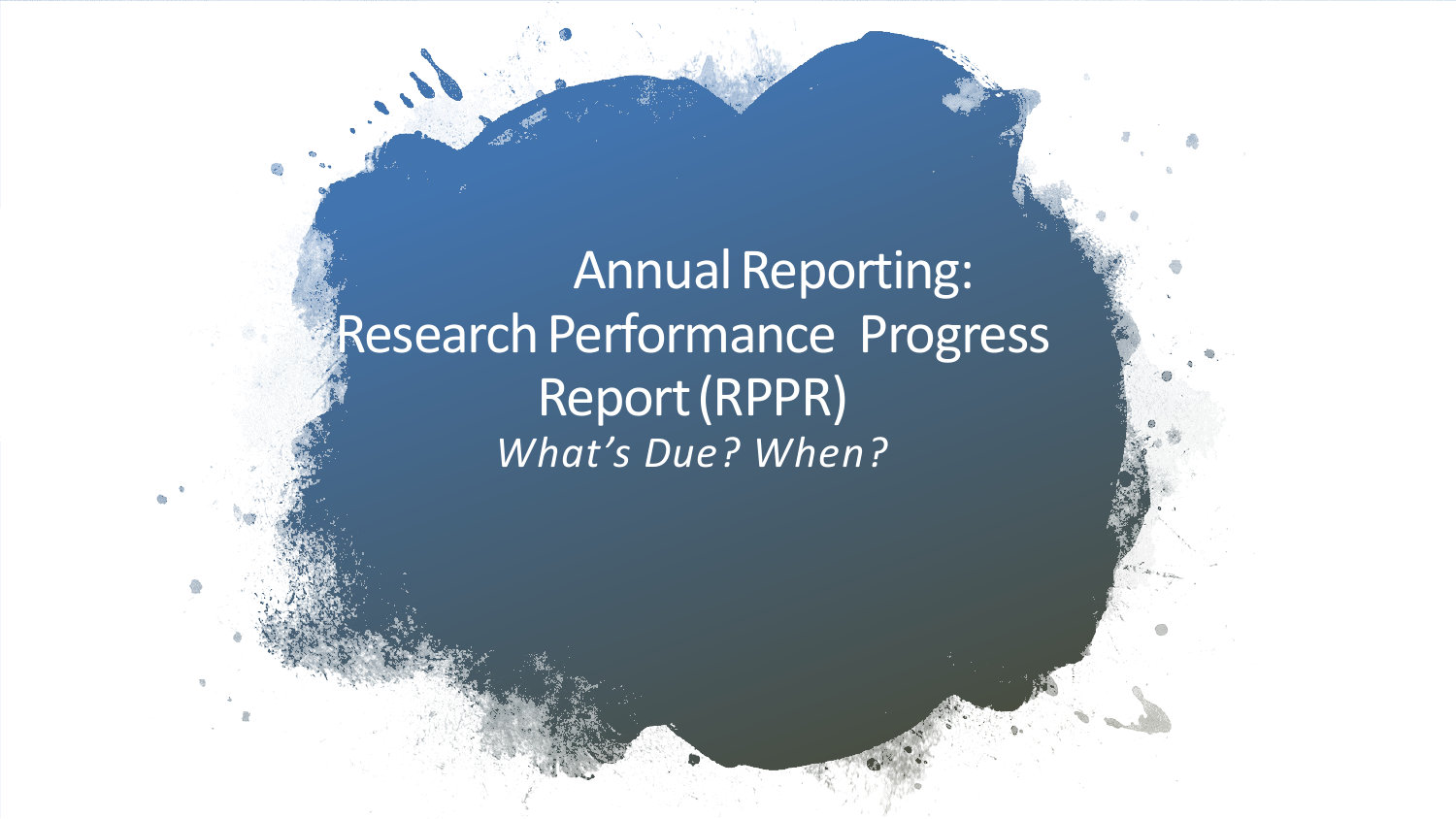#### The NIH Research Performance Progress Report (RPPR) Cycle

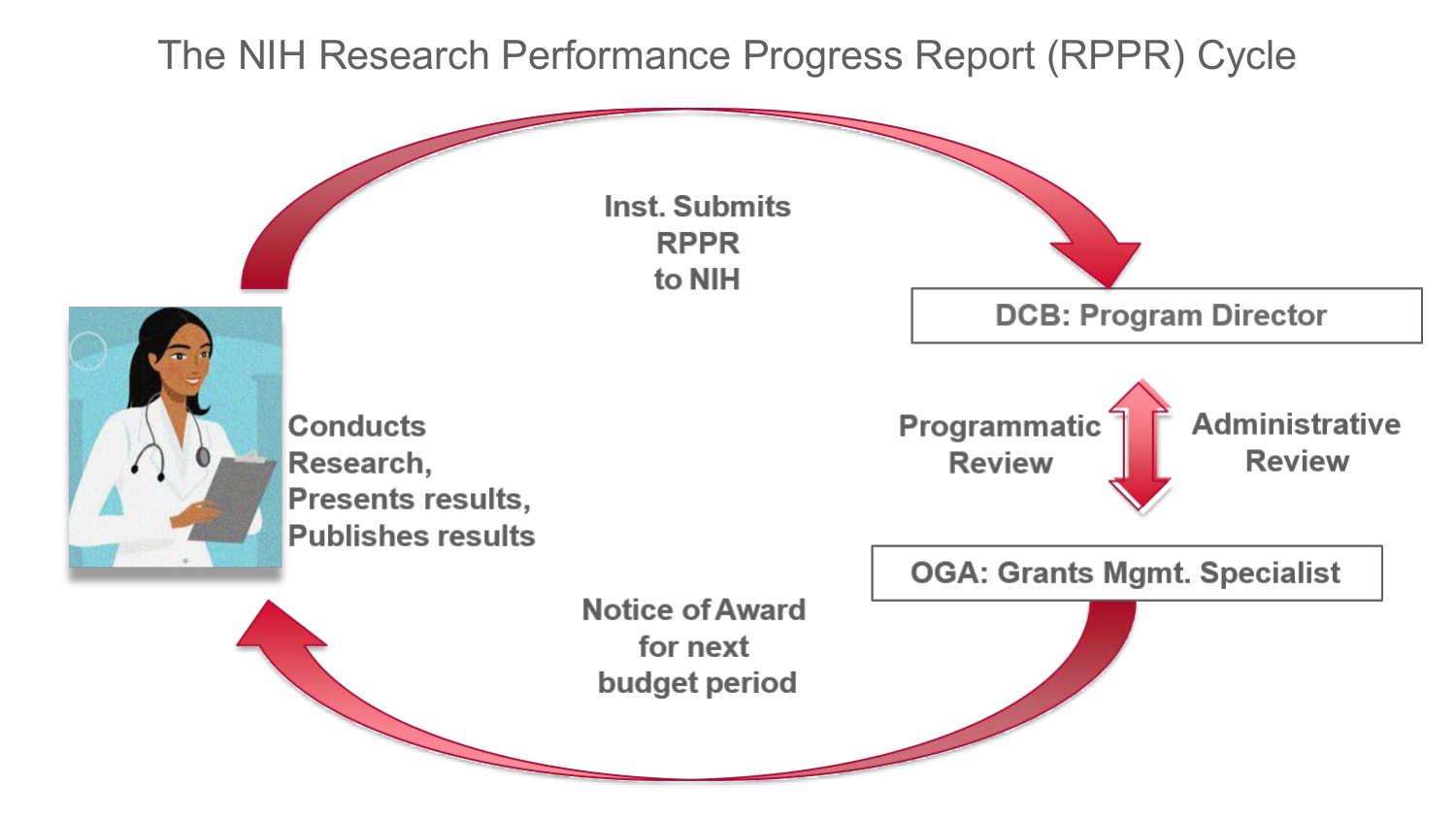

- [Annual reports are required to be submitted using the Research Performance Progress](http://grants.nih.gov/grants/rppr)  Report (RPPR) module in eRA Commons
	- Required for all awards
	- No updated IRB or IACUC approvals needed during RPPR submission
	- RPPR Questions: Change in Other Support? Change in effort for key personnel? Unobligated balance greater than 25%?
	- Ensure all programmatic requirements are accounted for (as appropriate)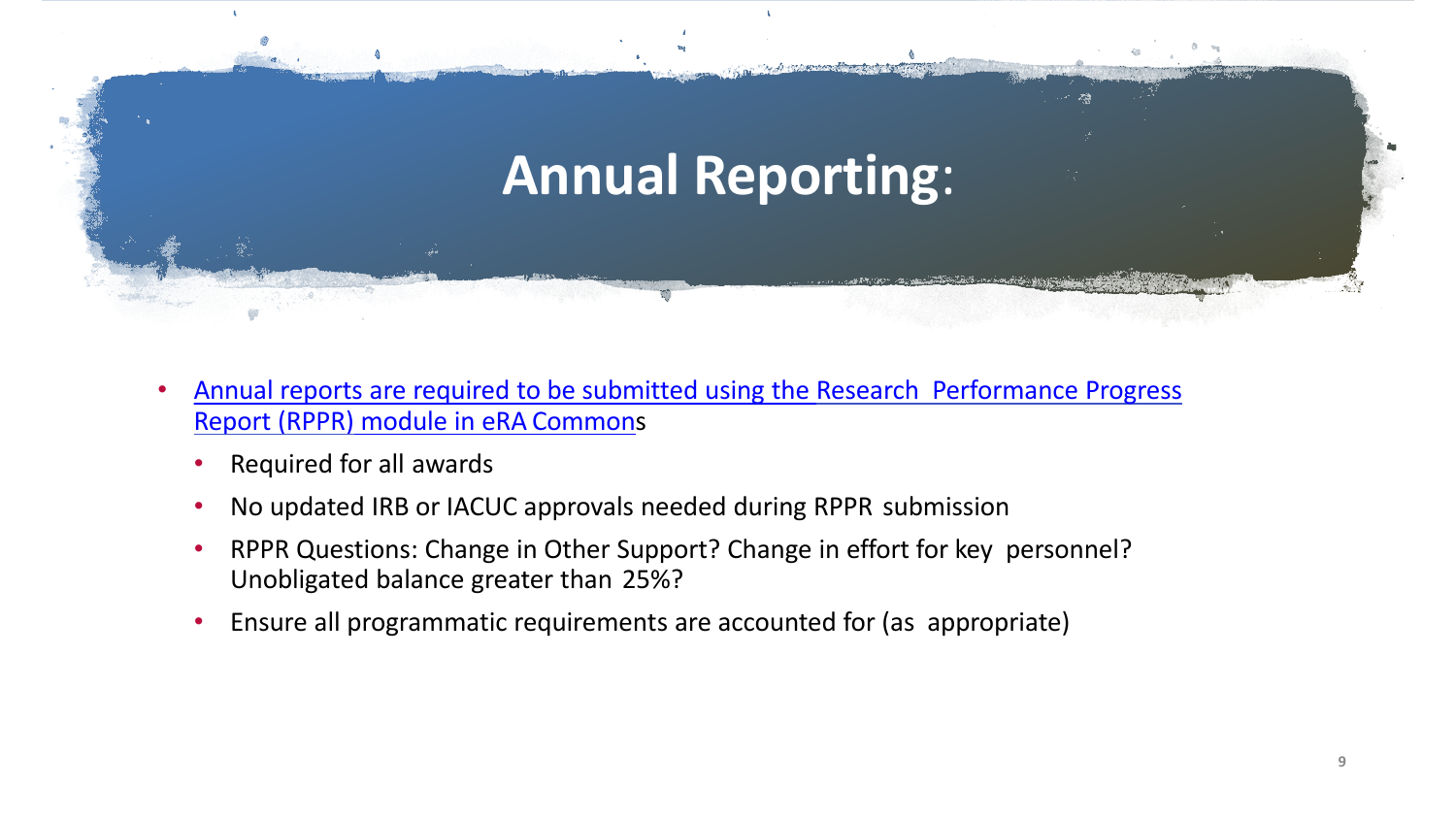#### **Annual Reporting, continued**:

- Streamlined Non-Competing Award Process (SNAP) RPPRs (ex. virtually all R-series grants)
	- Due no later than 45 days prior to the listed start date
- Non-SNAP RPPRs (ex. U01, P01, etc.)
	- Due no later than 60 days prior to listed start date
	- Requires detailed budget
	- Annual Federal Financial Report
- Multi-Year Funded (MYF) RPPRs (ex. DP2s)
	- Due on or before the anniversary of the budget/project start date
		- See terms and conditions of award for specific due date
	- **Does not receive a Notice of Award each year**

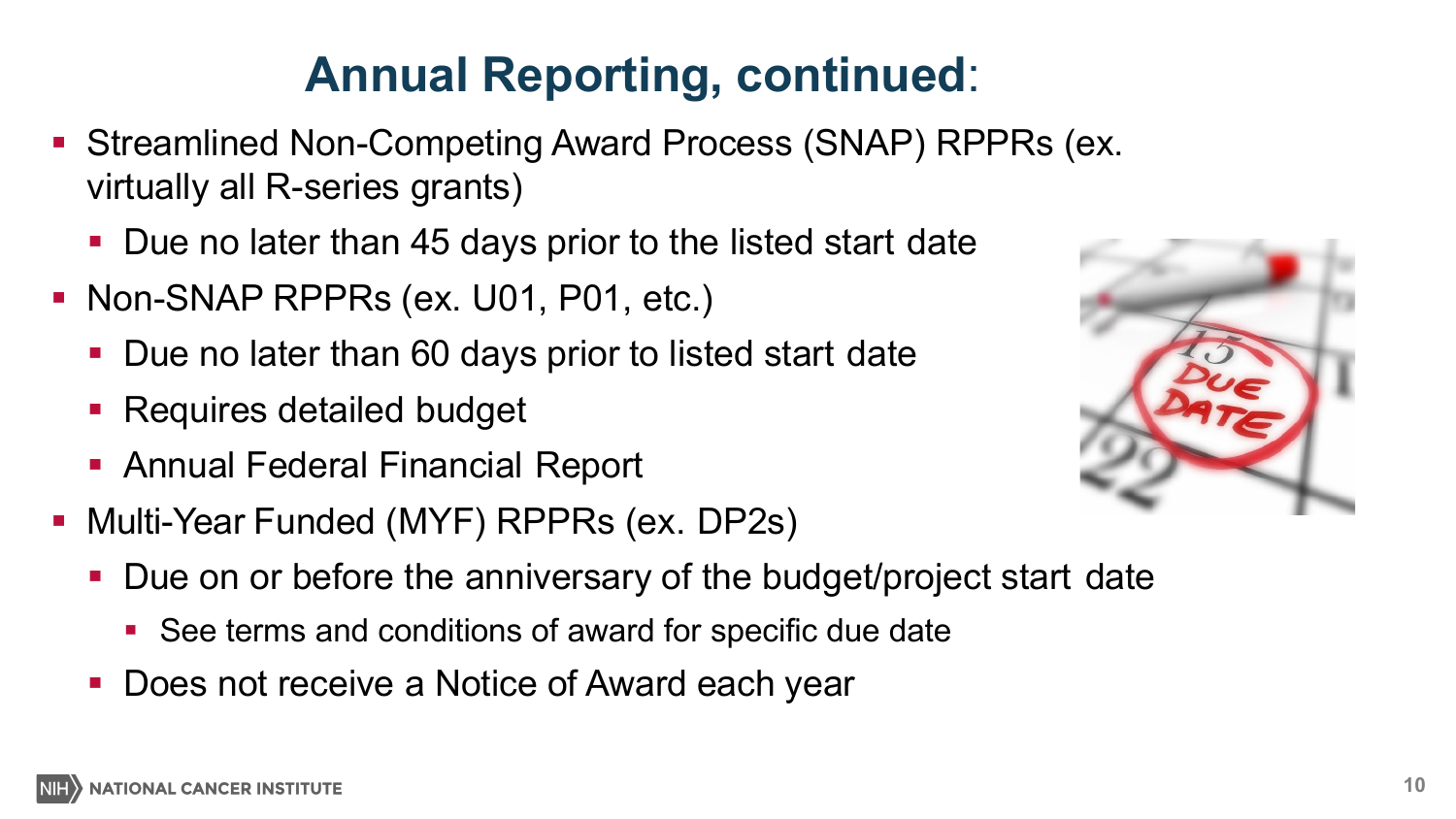### Post-Award Issues

*What are they? What can be*

*done?*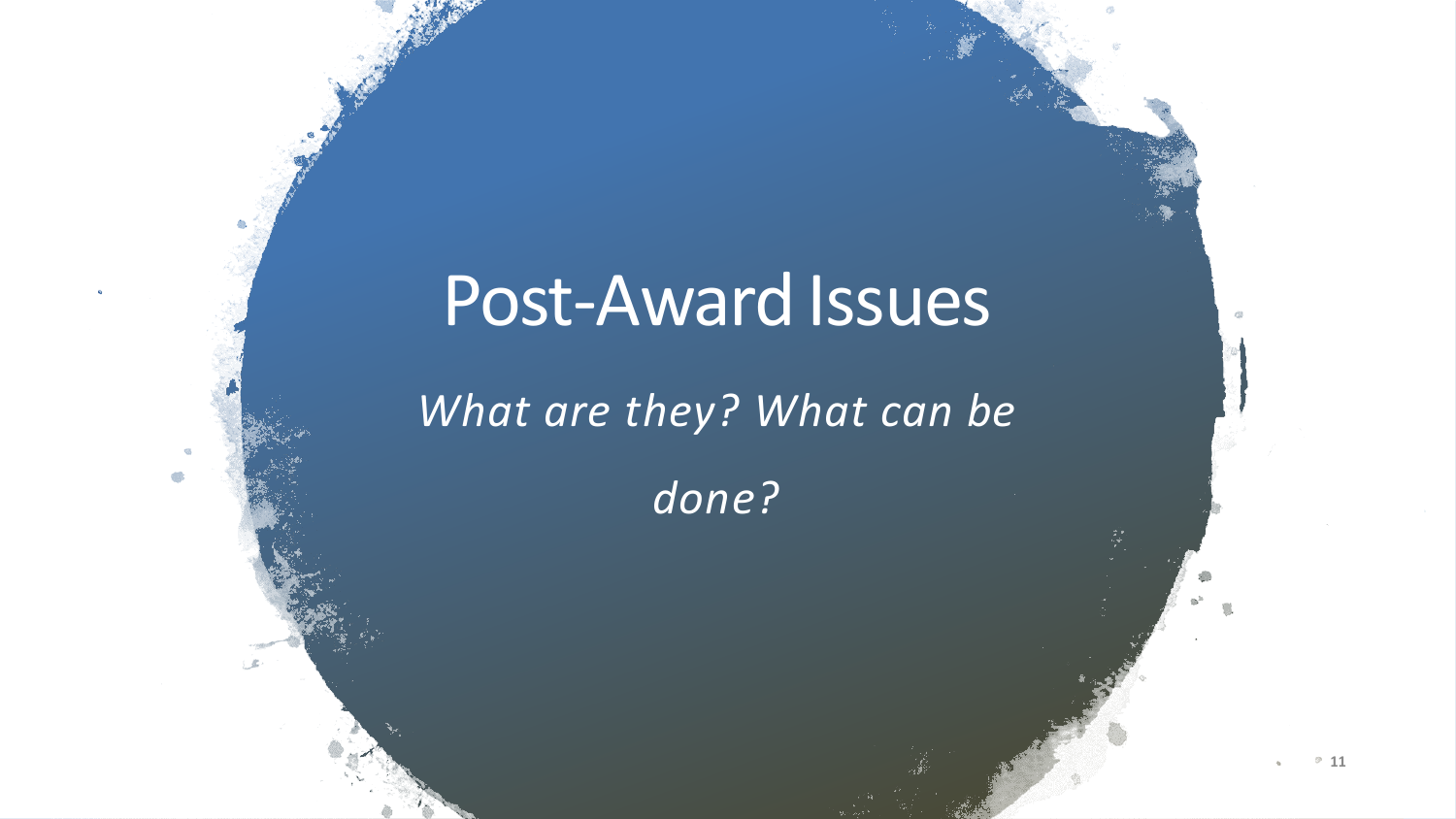## **Unobligated Balances**:

- Does the award have "carryover authority"? (listed on NoA)
	- Generally, R series will have automatic carryover
	- Generally, U01s will not have automatic carryover
	- Carryover authority is not applicable to DP2s
- Bona Fide Need Rule
	- Can the awarding agency expect all available and next year's funds to be spent in the listed time period?
- Provide an accurate estimate of the balance and assessment of the project
- Explain what may have occurred and what is planned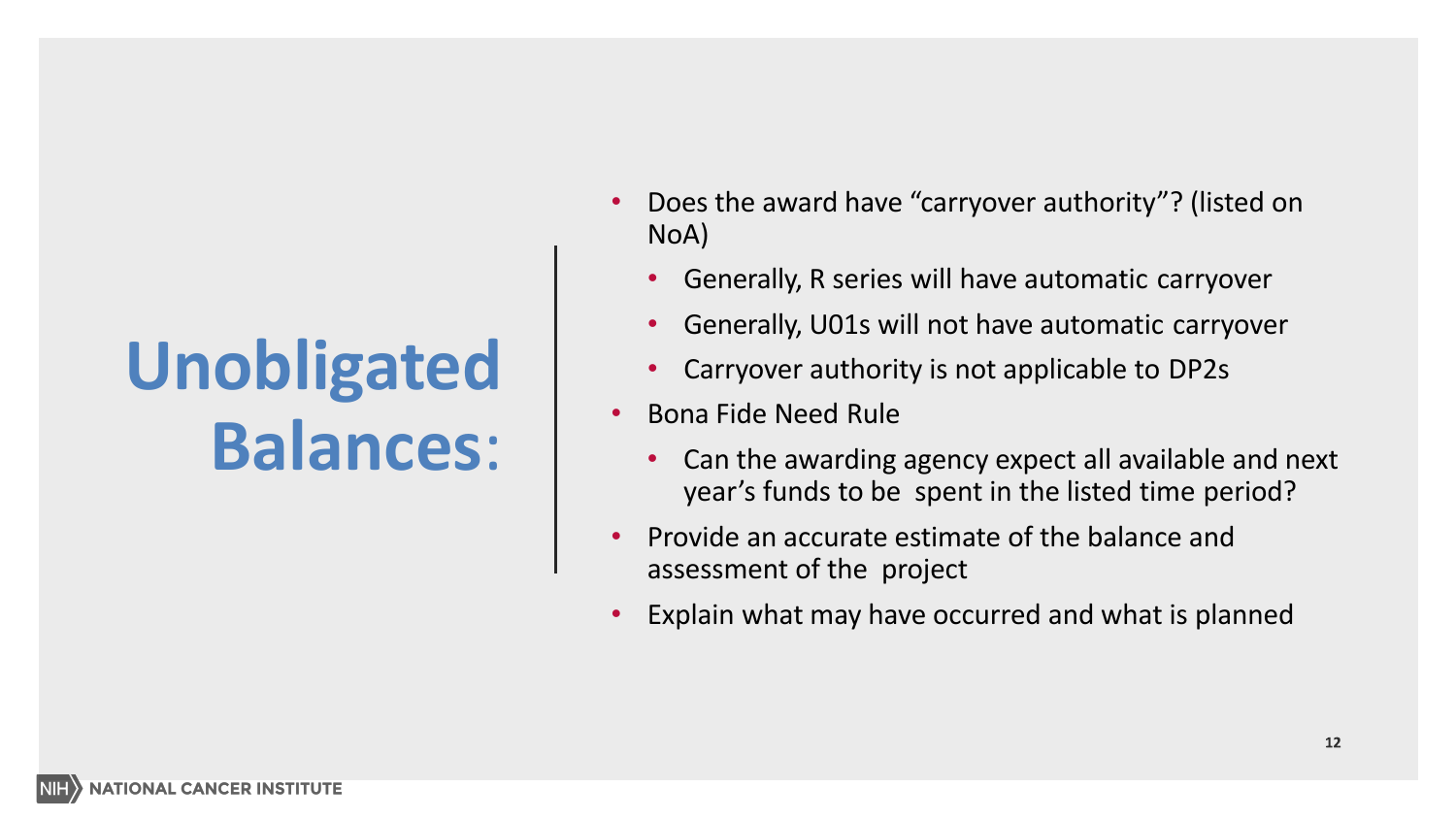## **Unobligated Balances, continued:**

- Tips in working with NIH on situations regarding the balance:
	- Balances typical equate to slow progress be forthcoming
	- Submit timely reports (FFRs) and information
	- Discuss options proactively there are a lot of different options!
- *WE ARE NOT LOOKING TO TAKE THE \$ - we are looking to do whatis in the best interest for all parties!*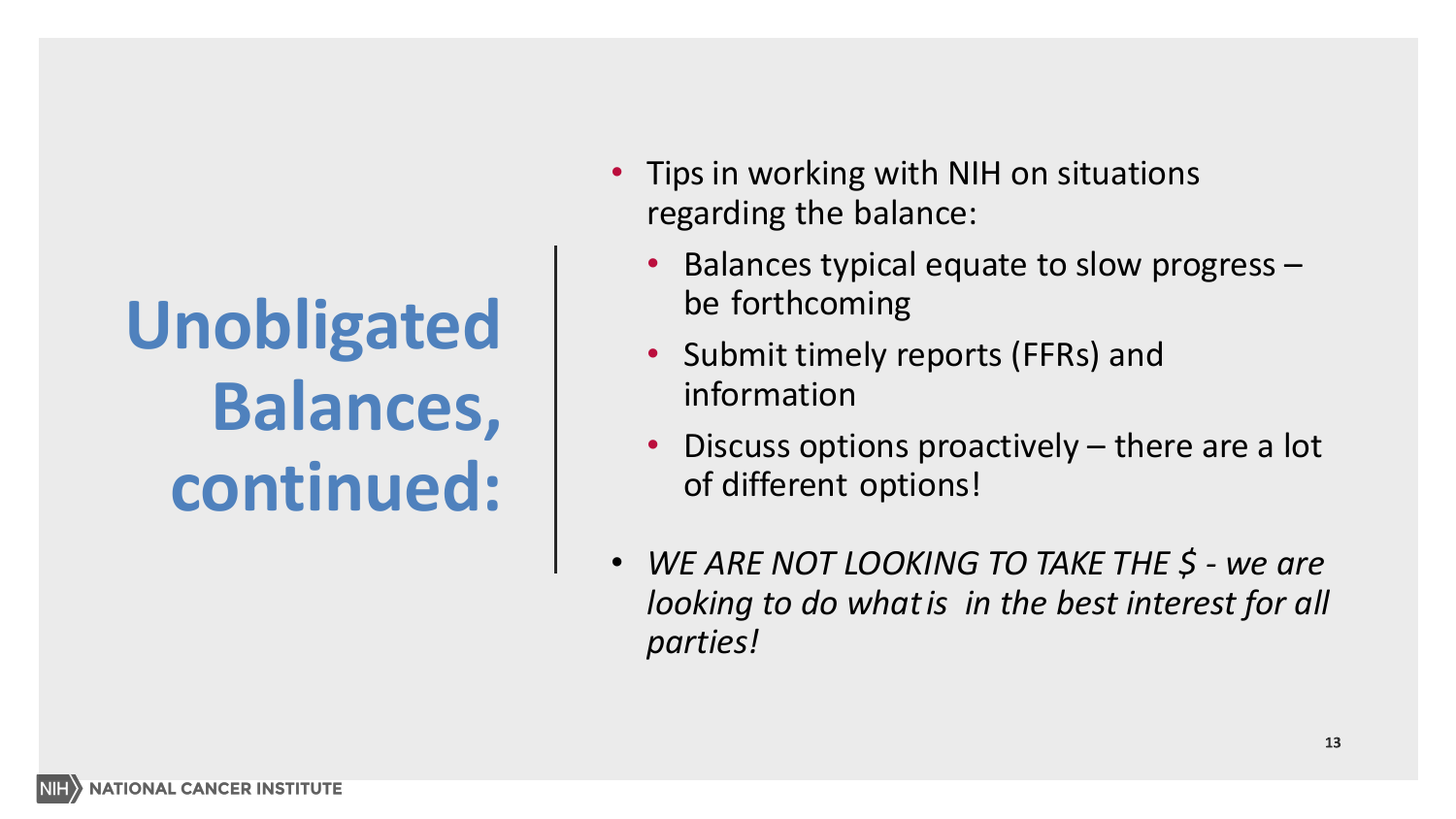# Problems with the Research?

- Scientific and therefore budget delays do occur
	- Research is starting slower than expected
	- Issues with hiring personnel
	- Trouble with obtaining necessary approvals
	- Enrollment is lower than anticipated
- Engage with your Grants Management and Program staff sooner than later
	- Will greatly aid in future conversations and considerations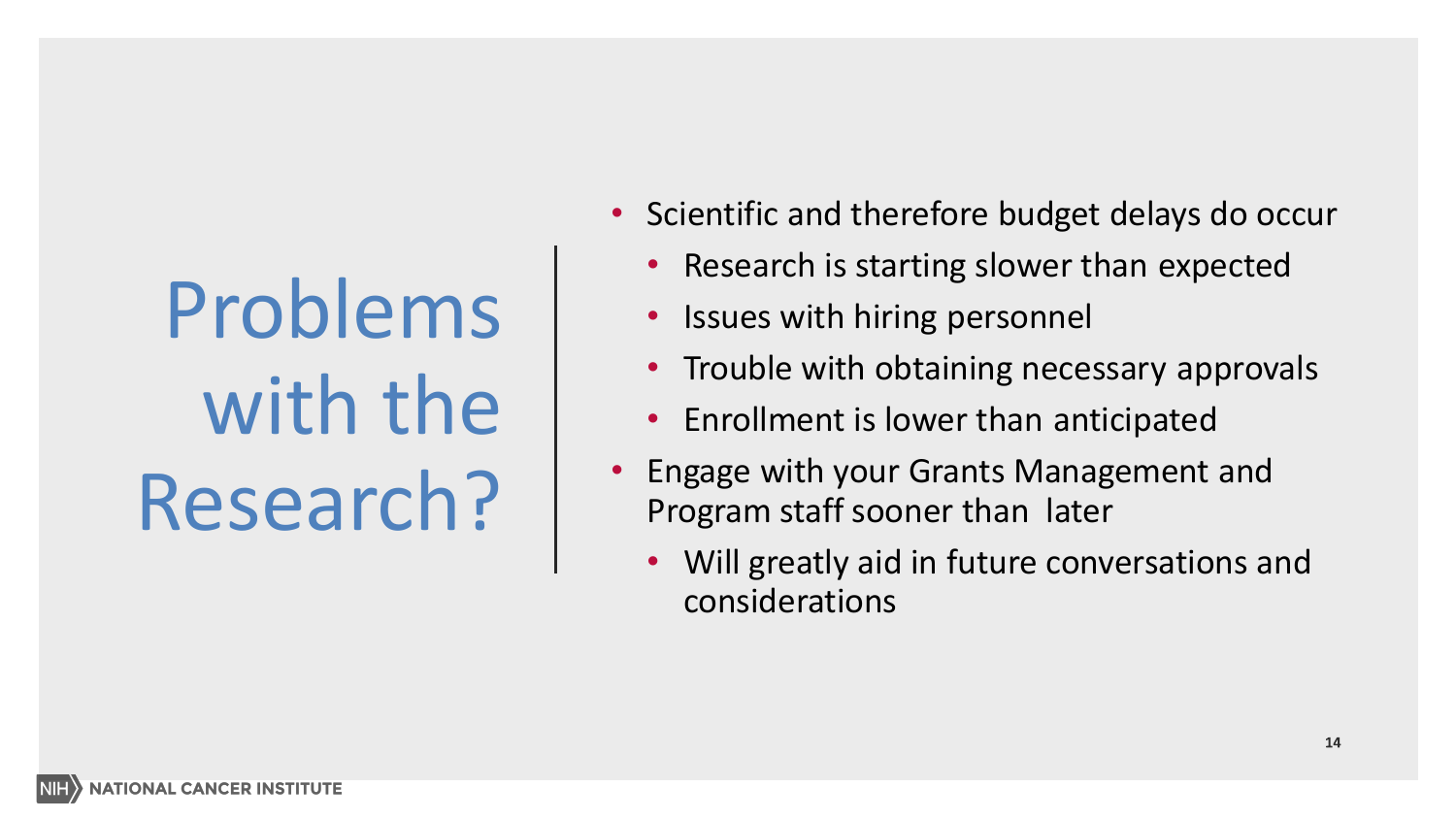## Prior Approval Needed or Not?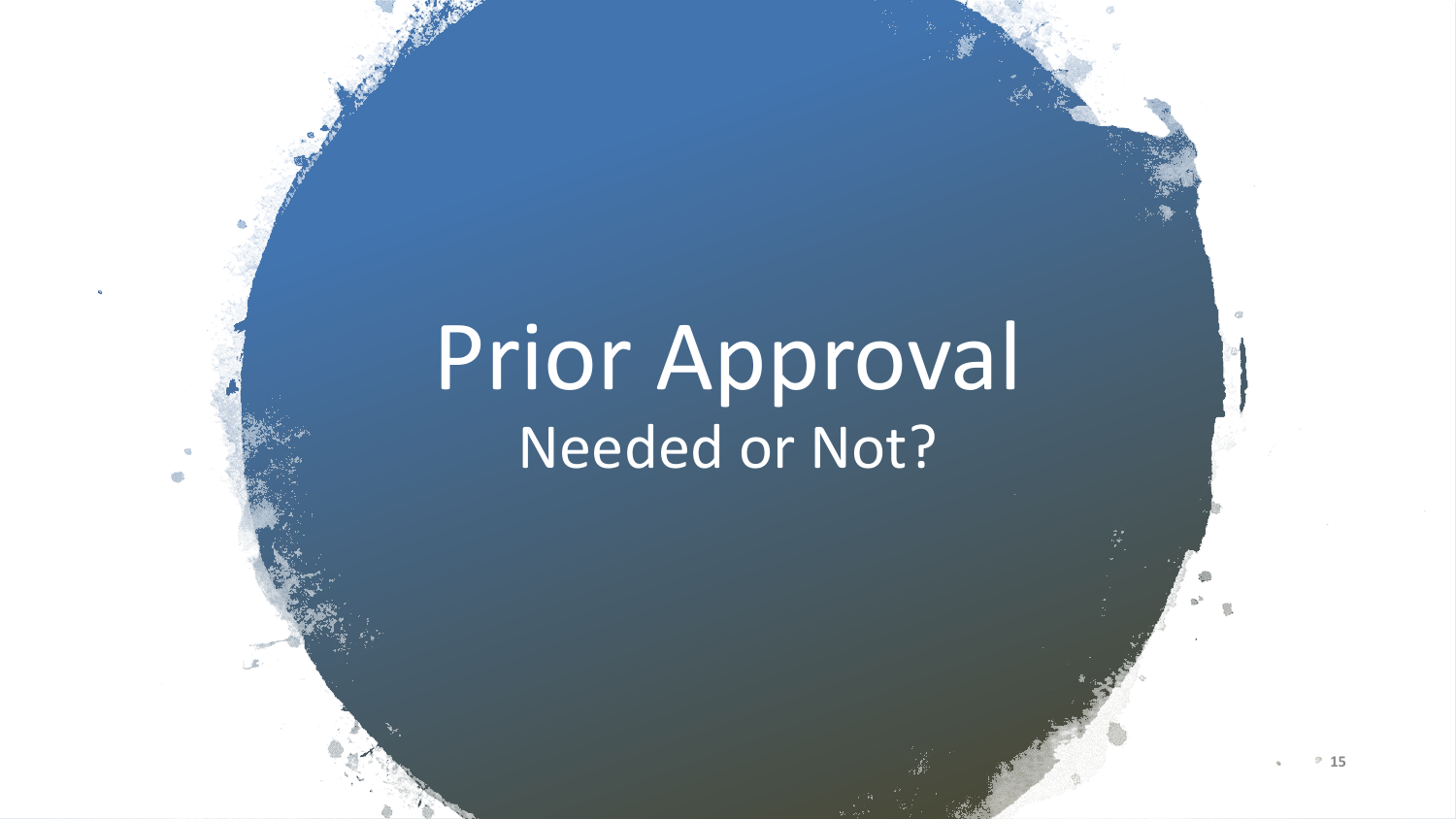#### Recipient Authorities:

Standard terms and conditions of award give many authorities to the recipient (i.e. no need for prior approval). This includes (in general):

DP2

Carryover of unobligated balances – unless stated otherwise on the award

Cost-related changes/rebudgeting – unless change in scope Extension of project period without additional funds (up to 12 months) – except

Transfer of work to a 3rd party – unless change in scope or foreign entity

Any authority listed in policy can be overridden by any special term on the award and/or specifics listed in the Funding Opportunity Announcement (FOA)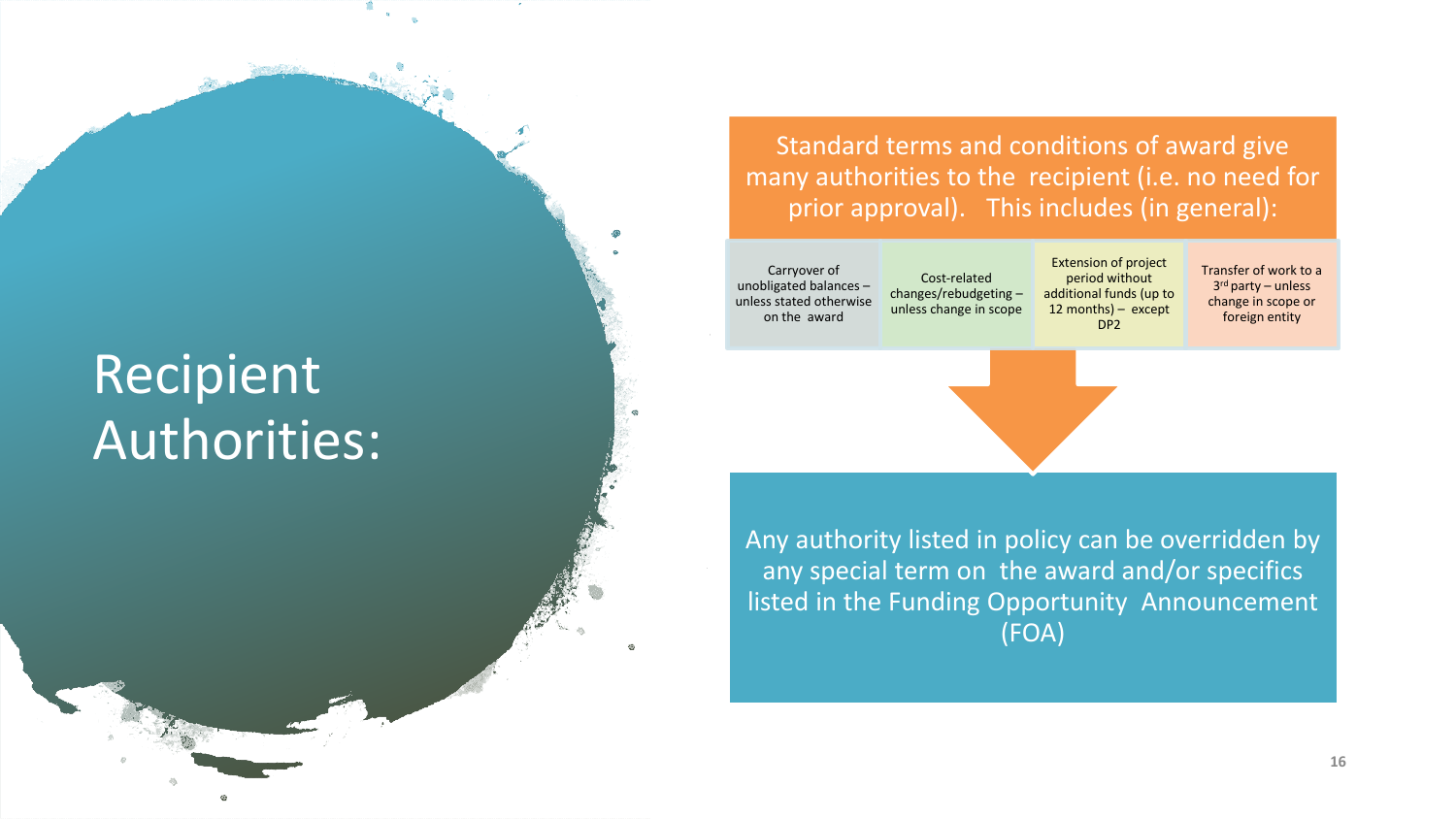# The Rules:

- The following items do require prior approval, provided by OGA:
	- Addition of a foreign component
	- Pre-award costs more than 90 days of a competing award
	- Change in scope
	- Deviation from award terms and conditions
	- Change in the PI or other key personnel identified in the award
	- Change in recipient organization (i.e. transfer)
	- Extension for more than 12 months
	- Need of additional funding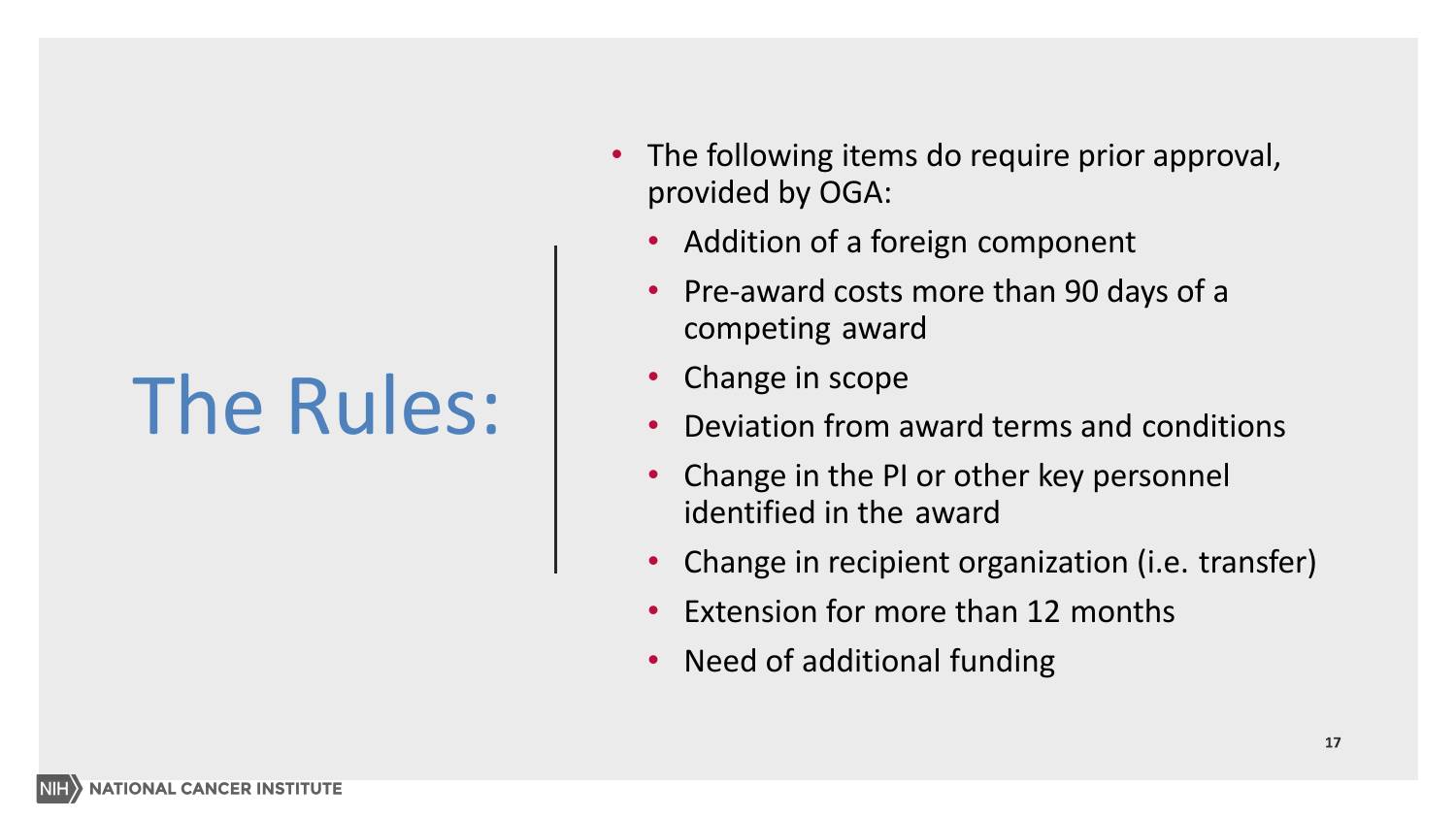### The Requirements:

- All requests for prior approval must be:
	- Submitted in writing/e-mail letter included complete grant number, PD/PI name and recipient name
		- Some can be submitted electronically via Prior Approval Module
	- Must be submitted by the Authorized Organization Respresentative for the recipient
	- Submit the request approximately 30 days prior to change
	- Send the request to the grant's Grants Management Specialist and Program Official
	- Detail the specific need with appropriate justification (scientific and budget, as appropriate)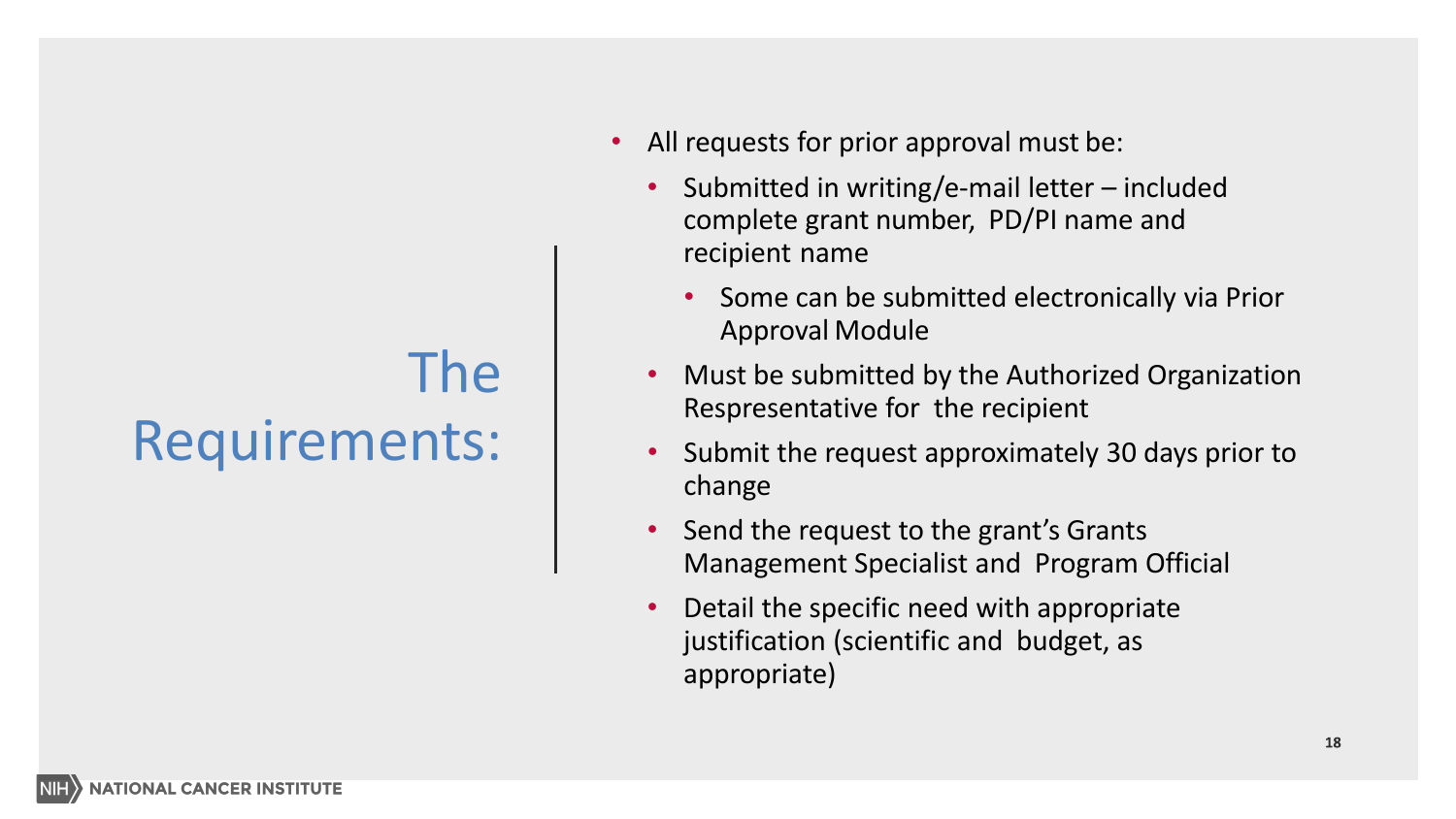## Prior Approval Some Examples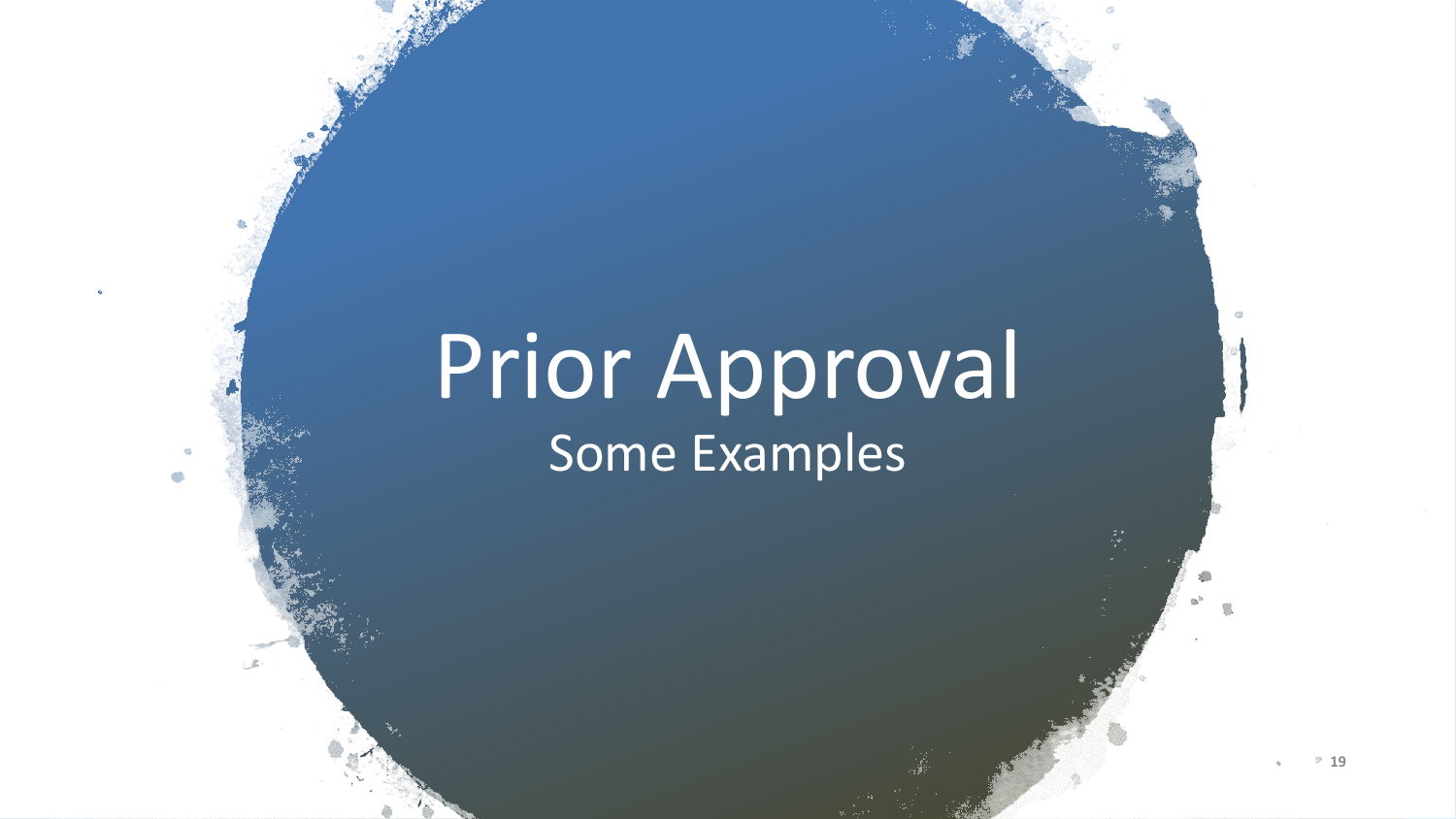

# Key Personnel:

- Change in the PI or key person's status
	- NIH definition of key person PI or PIs (if multiple) and any person named on the award
	- Any change in effort greater 25% from approval level
	- Replacement or absence greater than three continuous months
	- All others do not need NIH's prior approval
	- Be sure to detail any scientific and budgetary impact in the request
	- Include biosketch and other support
	- If multi-PI, address the leadership plan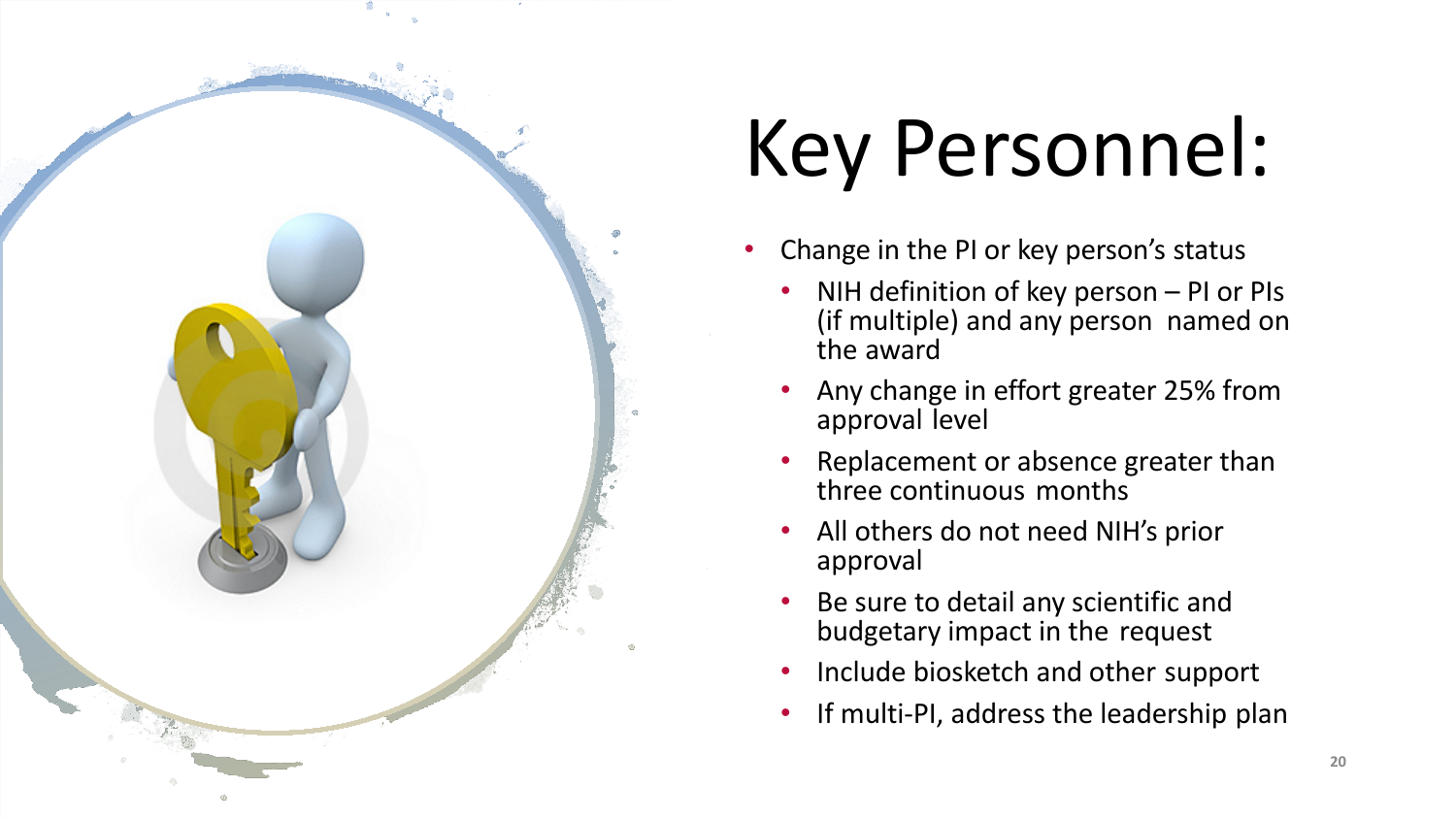### Change of Recipient Organization:

- Award belongs to the recipient and must be relinquished
- Need to submit a change of recipient organization application
- Address any impact to the award because of the change
- Issues that are typically encountered:
	- Late notice of a PI leaving (ex. find out in the RPPR)
	- Late submission of the relinquishing and/or transfer application
	- An associated change in scope of the project
	- Multi-PI situation where the contact PI is moving
	- The proposed new recipient organization will not be substantially involved in the project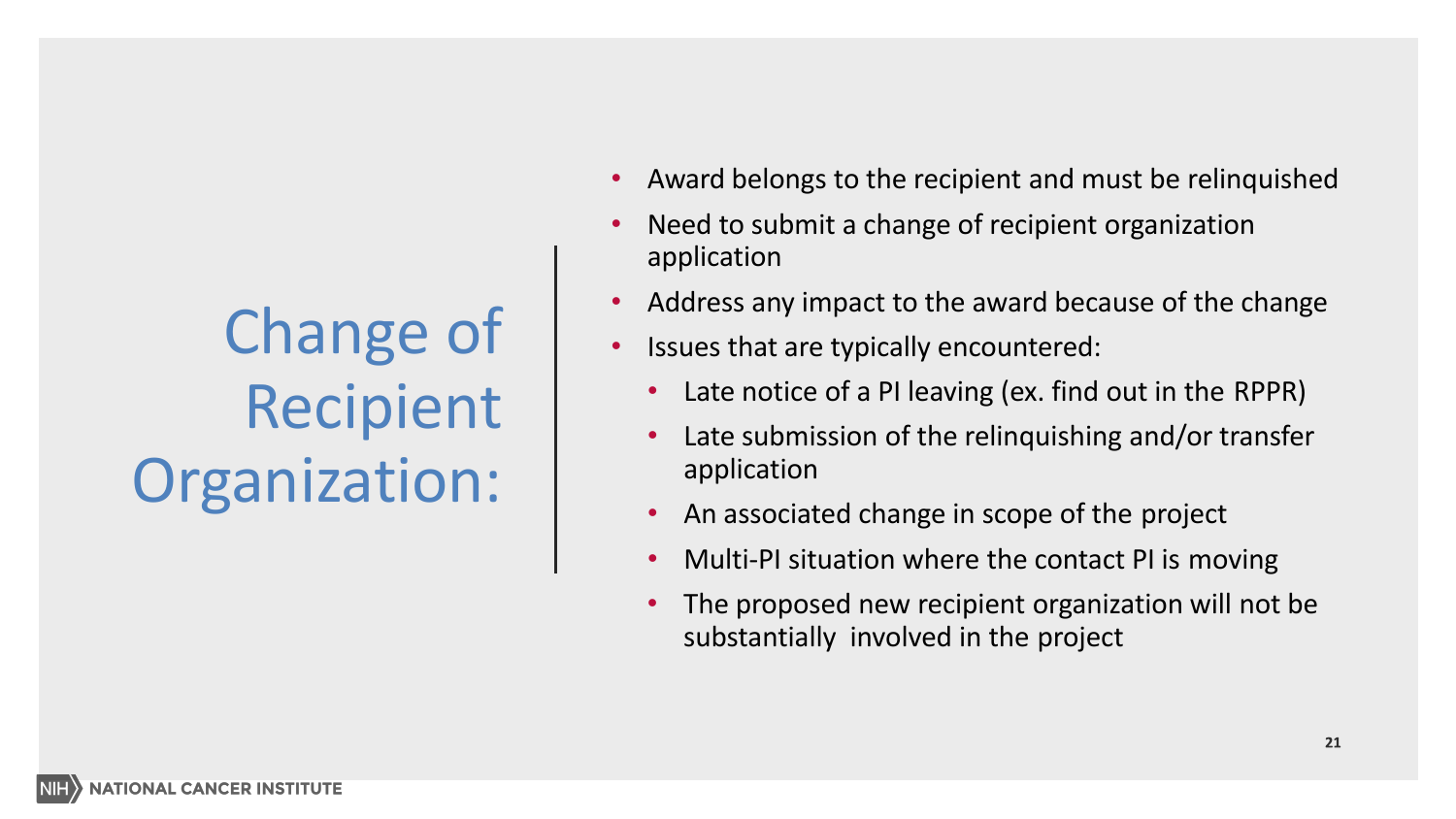# Change in Scope:

- Recipient makes the initial determination on significance of change
- Consult with NIH as needed
- The following may indicate a change in scope:
	- Significant rebudgeting of more than 25% of total award
	- Change in use of animals or human subjects research
	- Significant change in key personnel
	- Shift in research emphasis
	- Application of new technology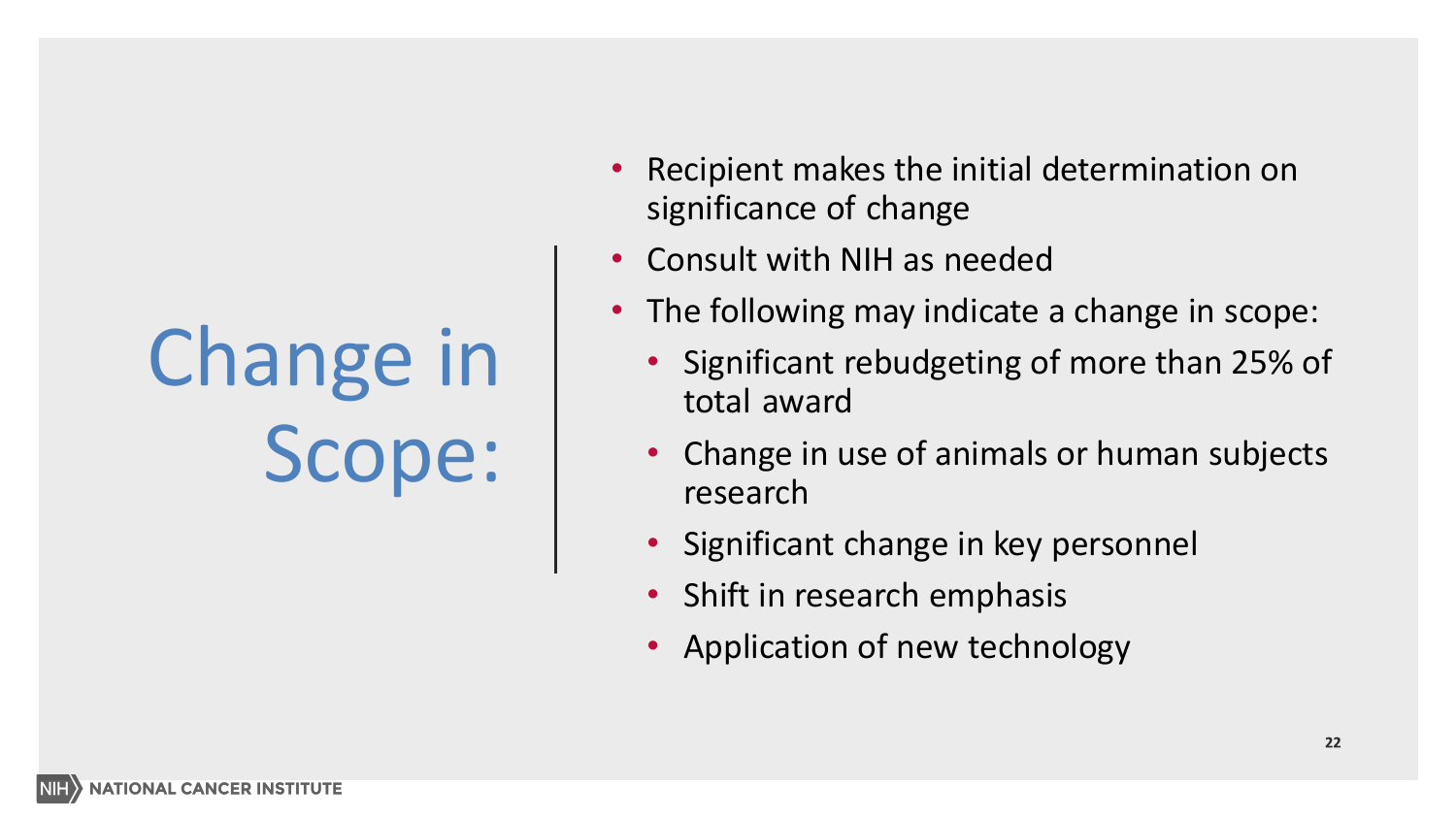# Closeout

*It's Serious Business!*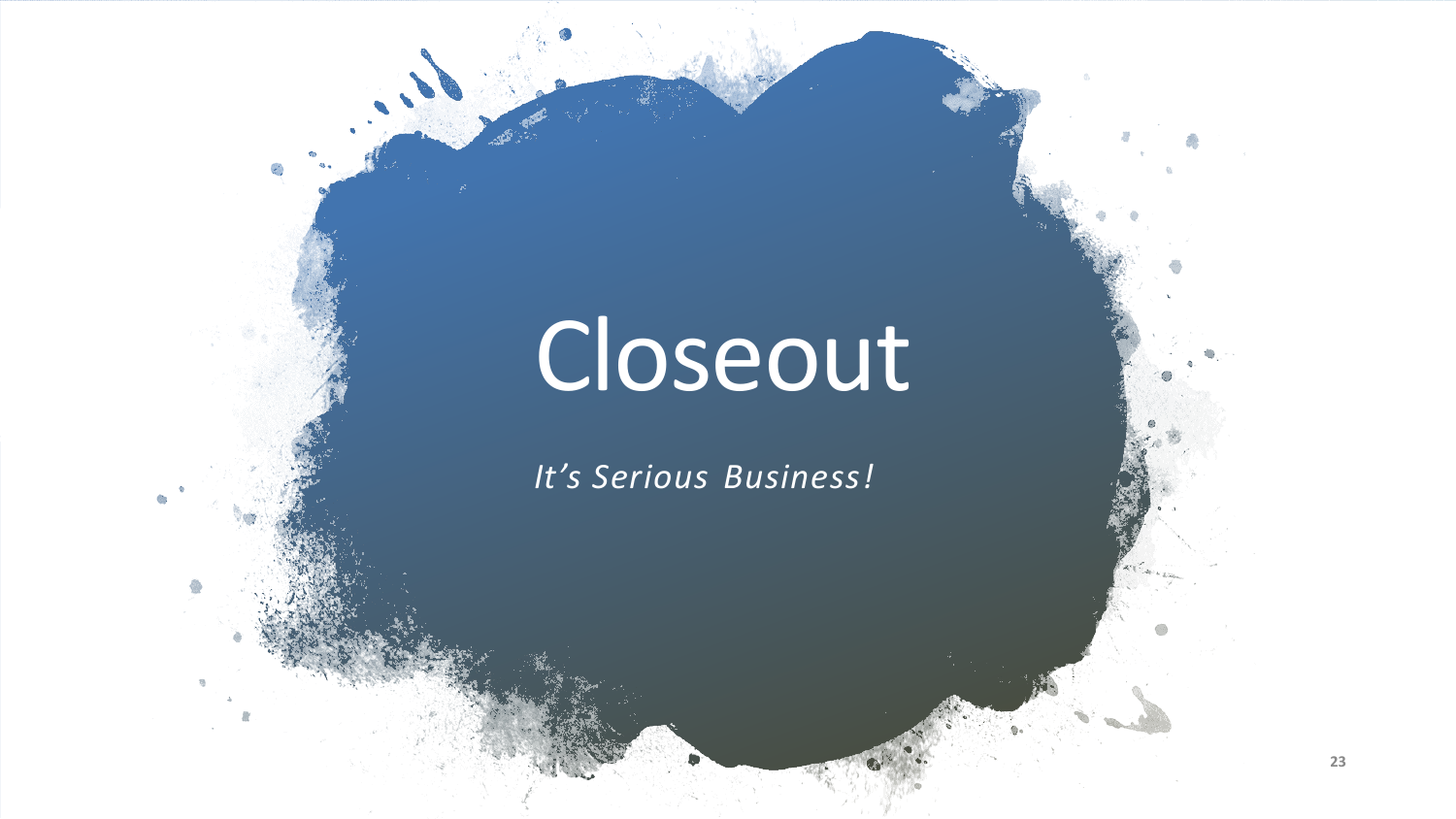

- Process by which NIH determines that all applicable administrative actions and all required work of an award have been completed by the recipient and NIH.
- All applicable reports are due no later than **120** days after the project end date – See Project Period End Date on Notice of Award
	- Final Federal Financial Report
	- Final Research Performance Progress Report
	- Final Invention Statement and Certification
- Delinquent Reporting may result in Unilateral Closeout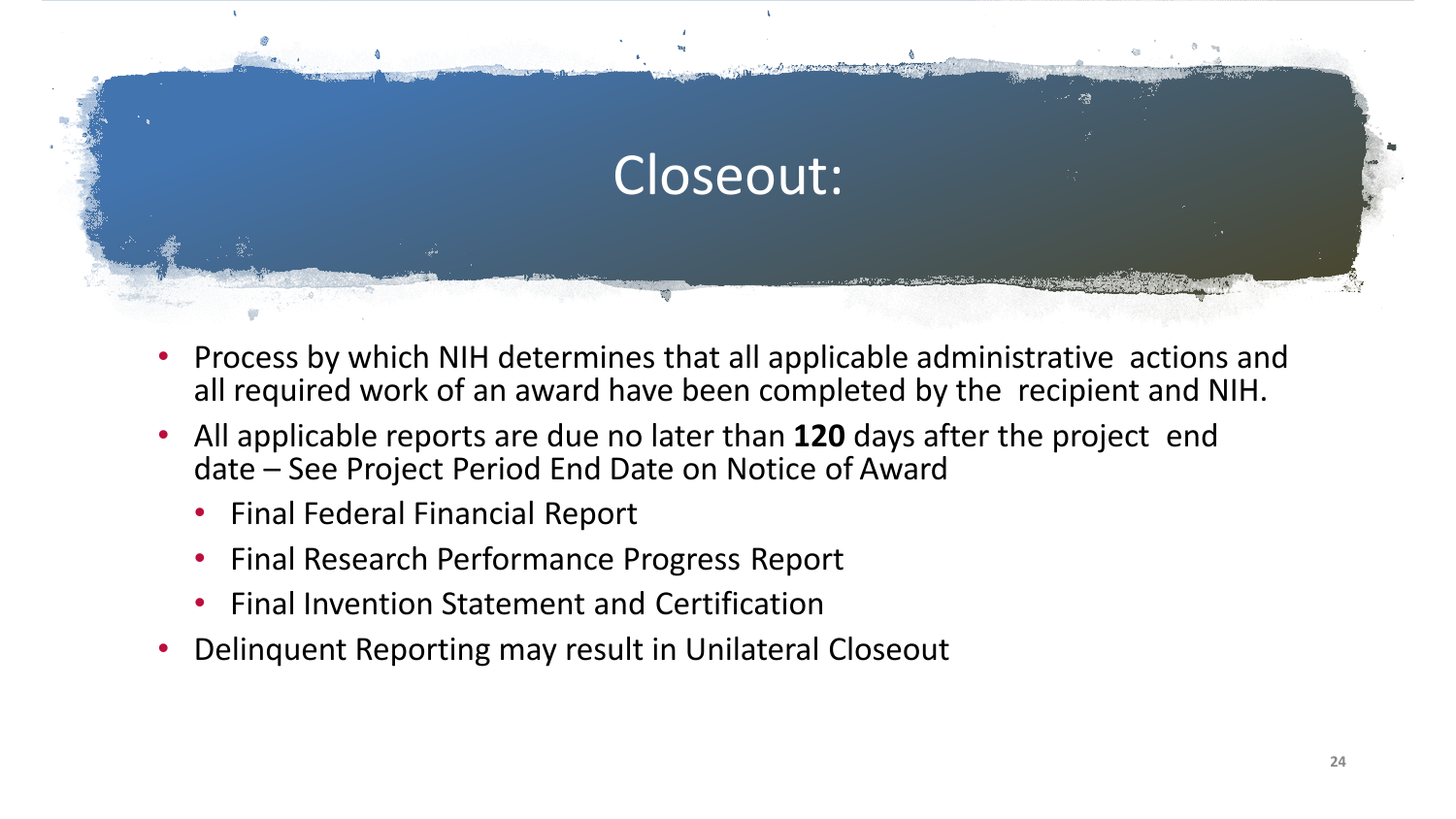#### Available Resources

*A very small sampling…*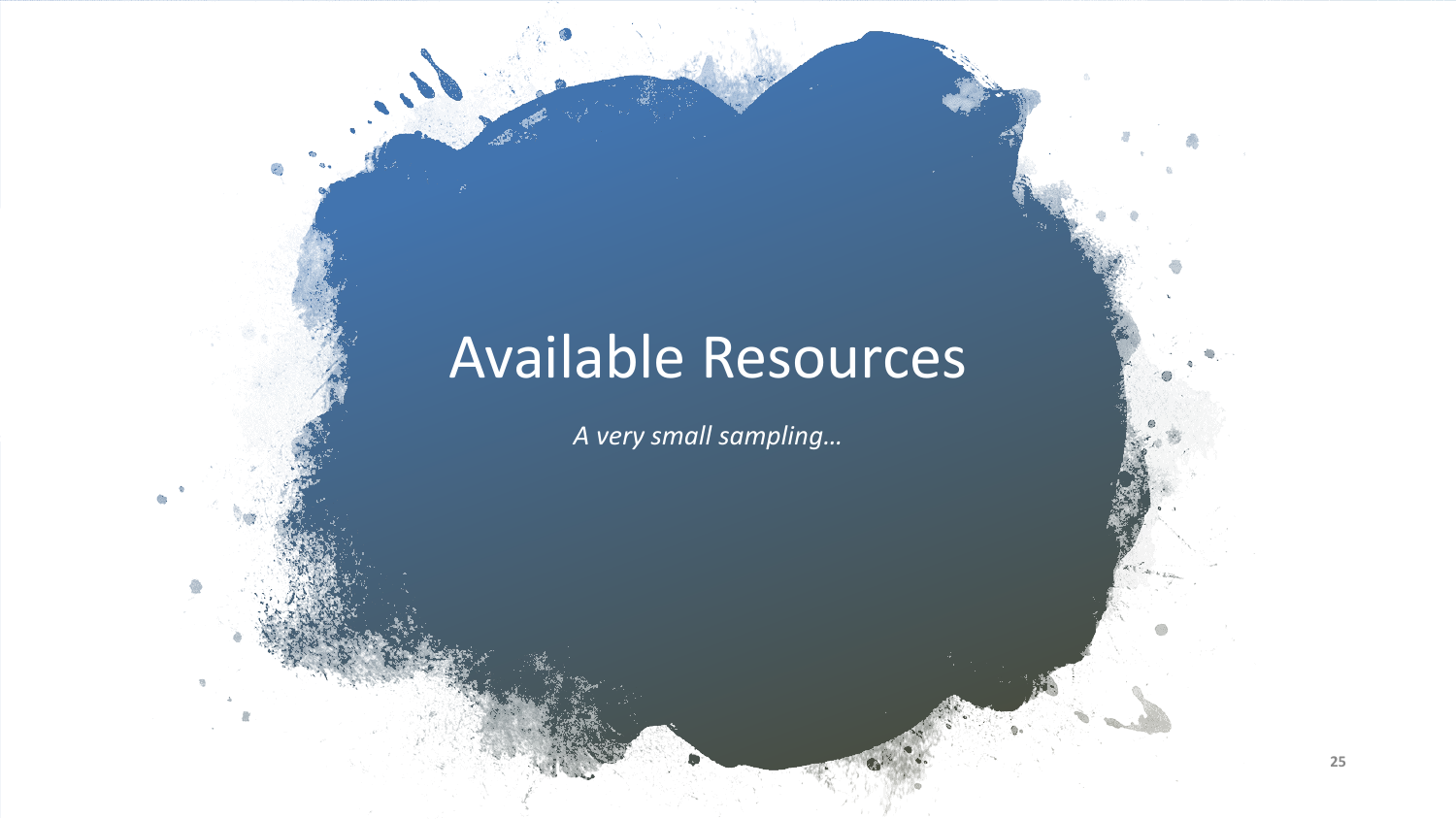#### Resources:

- NIH Grants & Funding Page <https://grants.nih.gov/grants/oer.htm>
	- Instructions & Forms Library
	- NIH Grants Policy Statement
	- NIH Guide for Grants & Contracts (FOAs, Policy Notices, etc.)
- NCI Grants and Training Page <https://www.cancer.gov/grants-training>
	- **Policies and Processes**
	- Grant Funding Information (FOAs, Funding Strategy, etc.)
- Office of Laboratory Animal Welfare <https://grants.nih.gov/grants/olaw/olaw.htm>
	- Policy Changes & Guide Notices
	- Reporting Noncompliance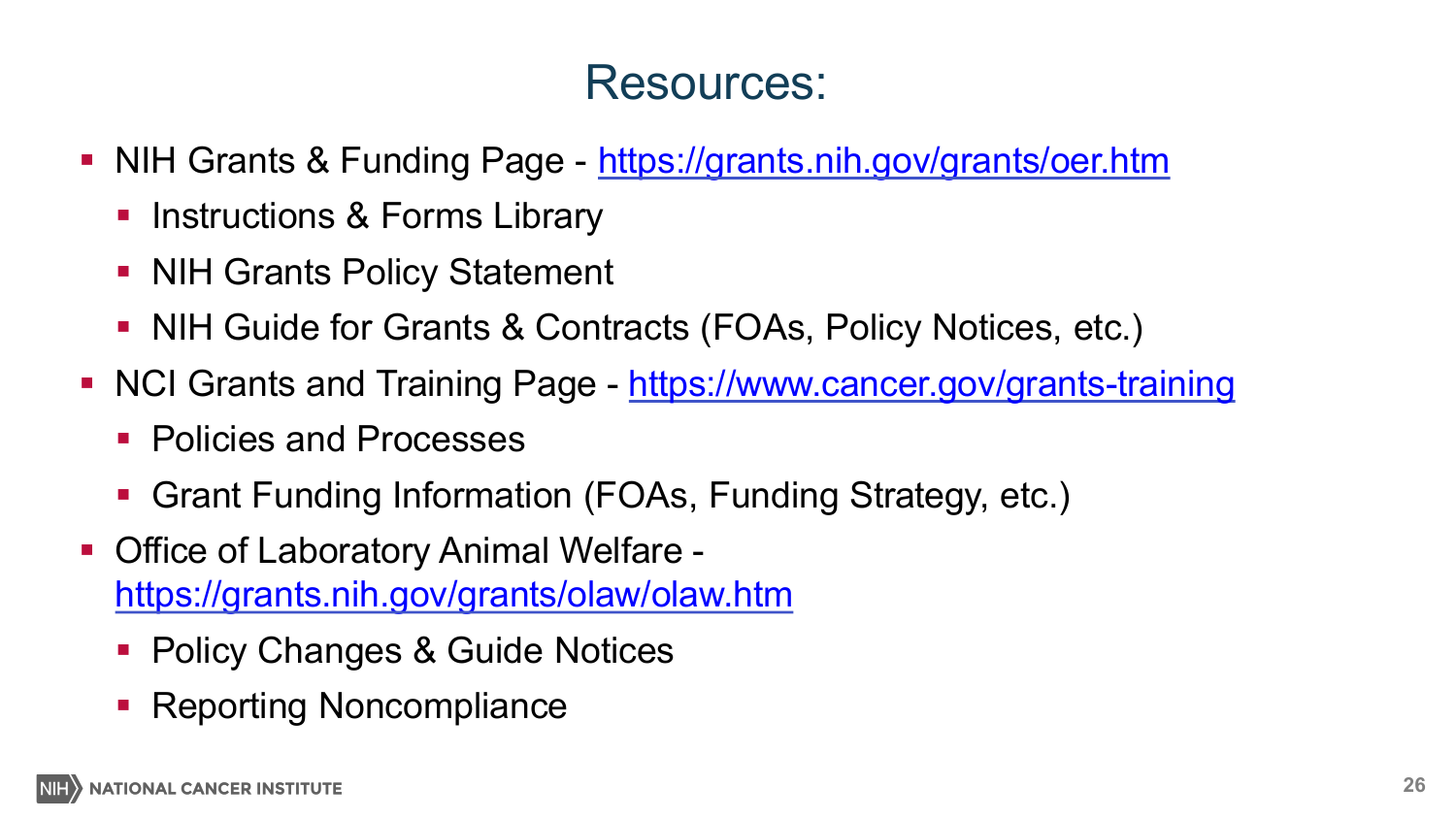#### Resources, continued:

- Clinical Trial Requirements for Grants and Contracts <https://grants.nih.gov/policy/clinical-trials.htm>
	- **Policies & Changes**
	- **Clinicaltrials.gov Registration & Reporting**
- Research Involving Human Subjects <https://humansubjects.nih.gov/>
	- **Regulations, Policies & Guidance**
	- **Human Subjects Protections Training**
- Public Access Policy <https://publicaccess.nih.gov/>
	- When & How to Comply
	- **Managing Papers & Reporting to NIH**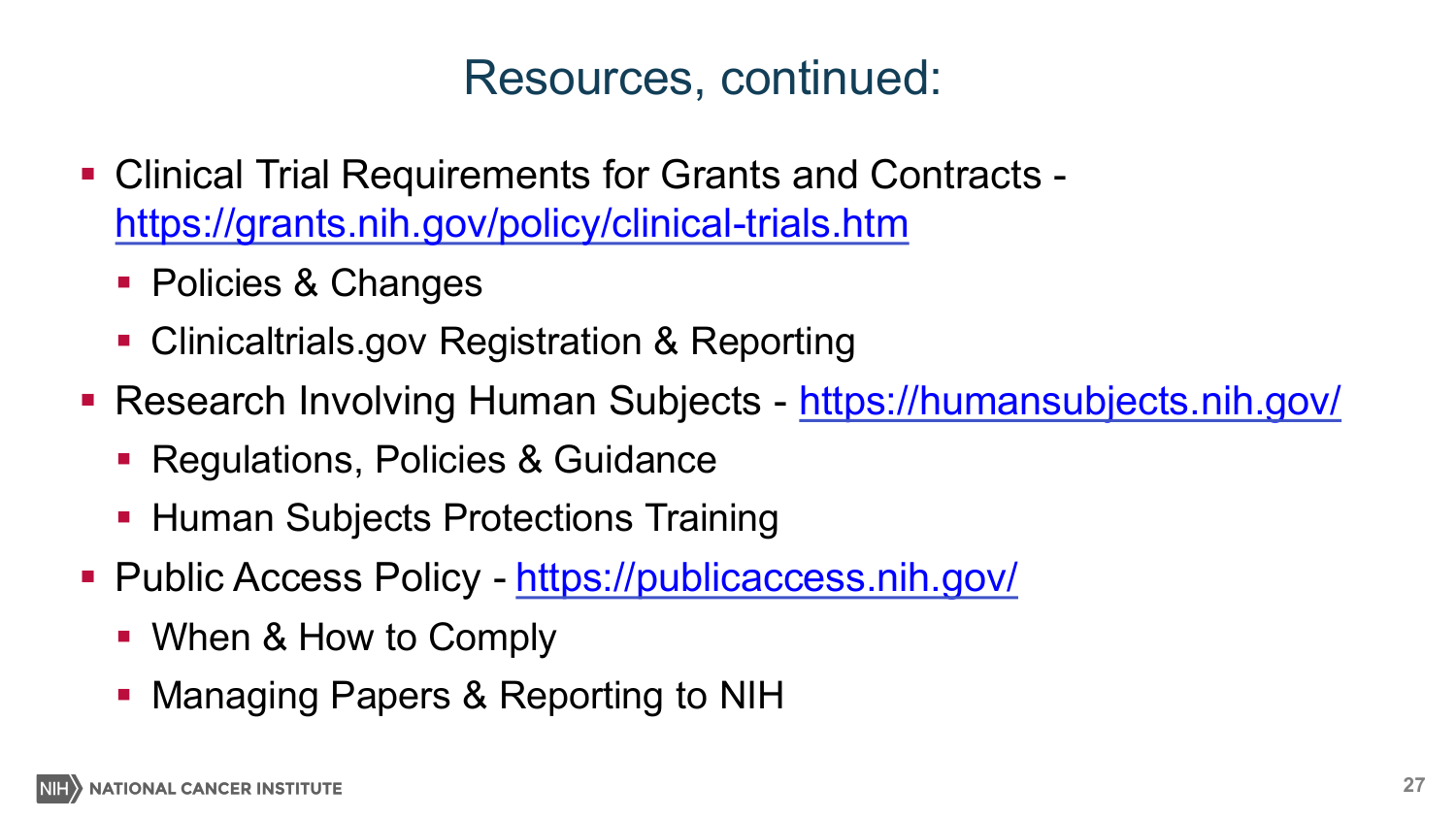#### Final Reminders &Things toConsider *Please, Don't Forget!*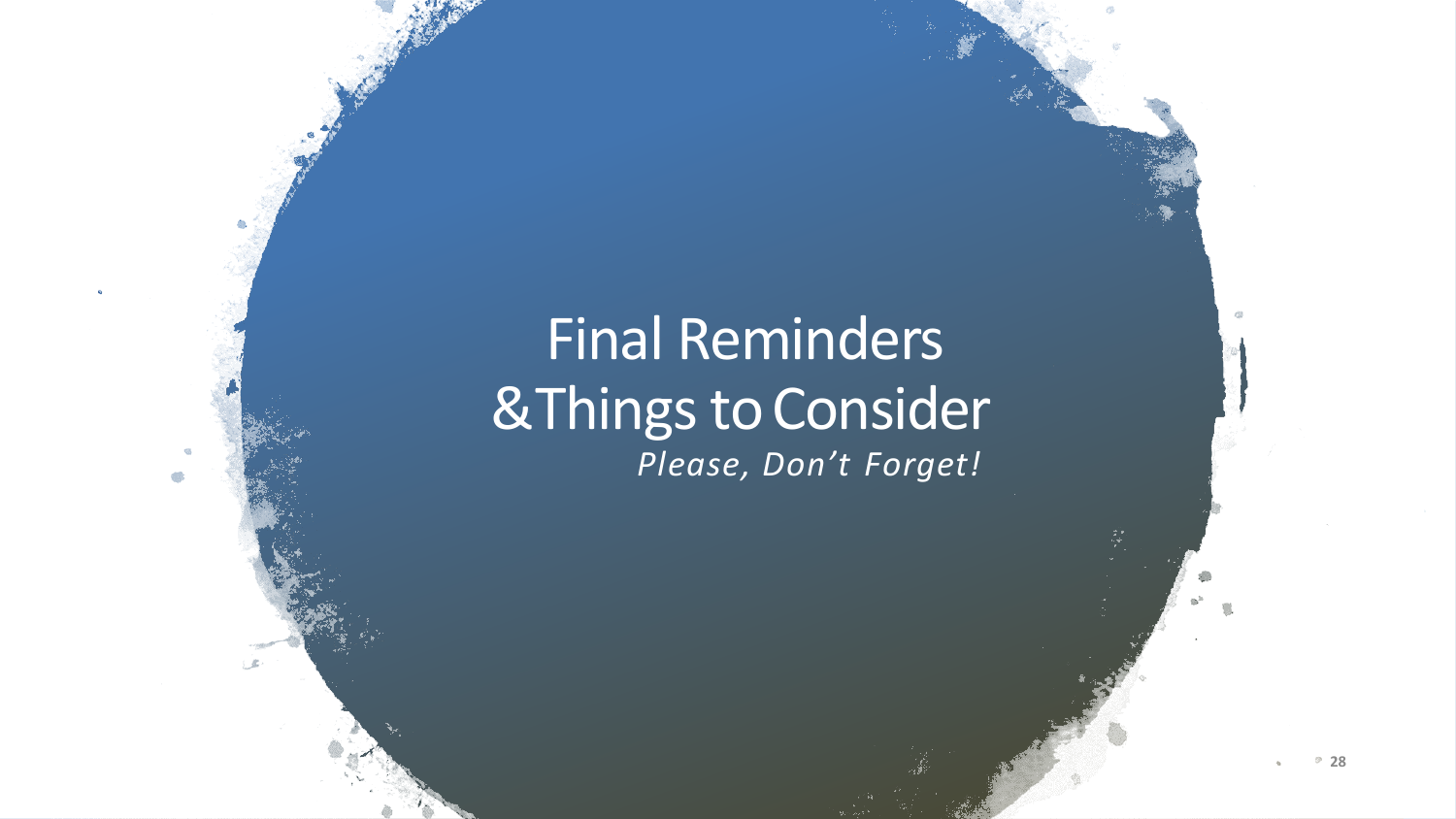## Things to Remember:



- Submit timely reports and applications be sure to follow the instructions!
- Stay on top of the associated requirements (ex. Public Access and Financial Conflict of Interest)
- Make sure to know your organization's policies and procedures
- Have conversations at the appropriate time with Program about your continuation
- Prepare for closeout for any projects that are ending
	- Close-out is serious business see NIH [guidance](https://grants.nih.gov/grants/closeout/index.htm)